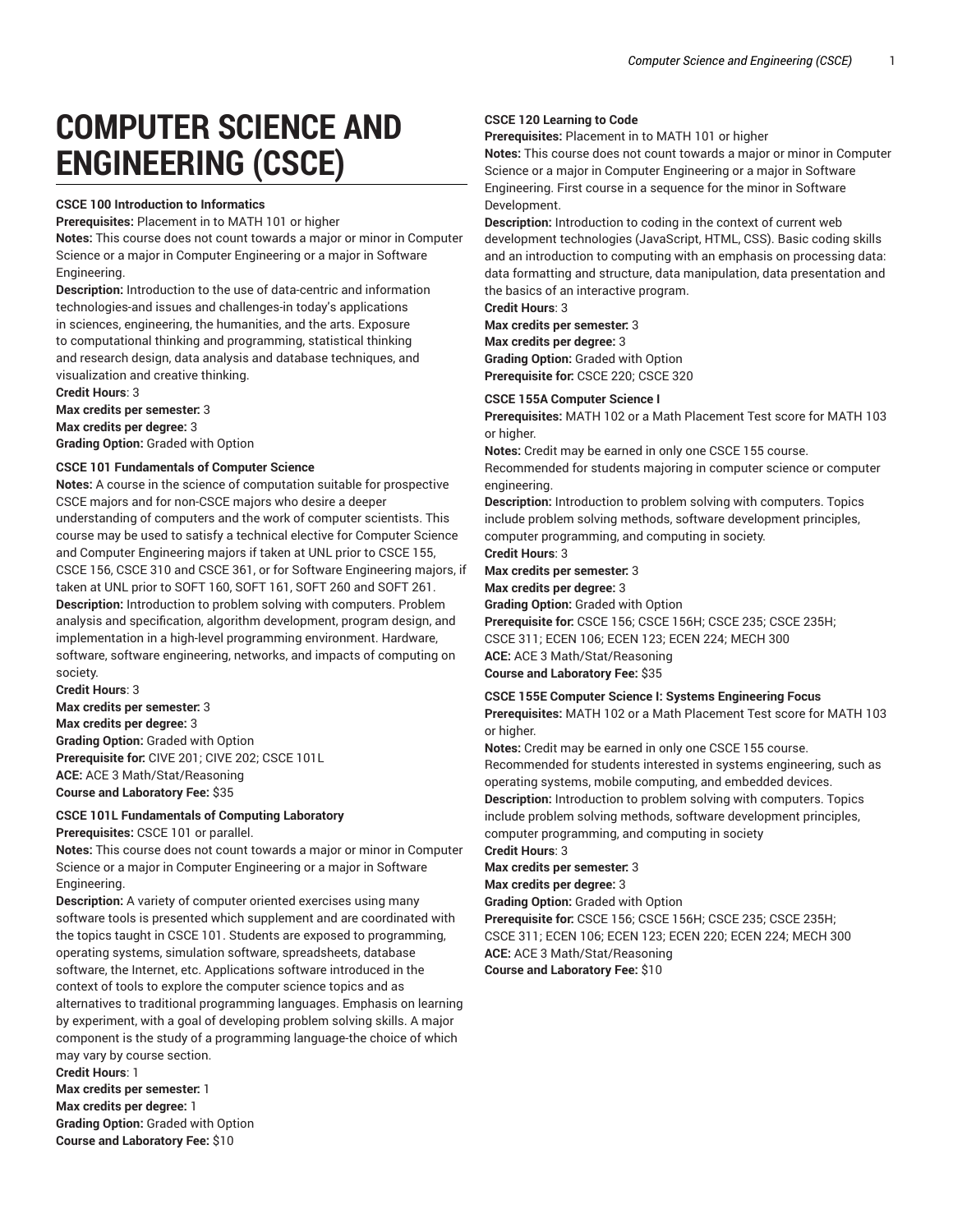#### **CSCE 155H Honors: Computer Science I**

**Prerequisites:** Good standing in UNL Honors Program; MATH 102 or a Math Placement Test score for MATH 103 or higher.

**Notes:** Covers the same topics as CSCE 155A, but in greater depth. **Description:** Introduction to problem solving with computers. Topics include problem solving methods, software development principles, computer programming, and computing in society.

**Credit Hours**: 3 **Max credits per semester:** 3 **Max credits per degree:** 3 **Grading Option:** Graded with Option **Prerequisite for:** CSCE 156; CSCE 156H; CSCE 235; CSCE 235H; CSCE 311; ECEN 106; ECEN 224; MECH 300 **ACE:** ACE 3 Math/Stat/Reasoning **Course and Laboratory Fee:** \$35

#### **CSCE 155N Computer Science I: Engineering and Science Focus**

**Prerequisites:** MATH 102 or a Math Placement Test score for MATH 103 or higher.

**Notes:** Recommended for students interested in numerical and graphical applications in engineering and science, such as applied physics, working with time-sequence data, and matrix applications.

**Description:** Introduction to problem solving with computers. Topics include problem solving methods, software development principles, computer programming, and computing in society.

**Credit Hours**: 3

#### **Max credits per semester:** 3

**Max credits per degree:** 3

**Grading Option:** Graded with Option

**Prerequisite for:** BSEN 311; CHME 312; CSCE 156; CSCE 156H; CSCE 235; CSCE 235H; CSCE 311; ECEN 106; ECEN 224; MECH 300; MECH 318;

MECH 330; MECH 350; MECH 381 **ACE:** ACE 3 Math/Stat/Reasoning

### **Course and Laboratory Fee:** \$35

#### **CSCE 155T Computer Science I: Informatics Focus**

**Prerequisites:** MATH 102 or a Math Placement Test score for MATH 103 or higher.

**Notes:** Credit may be earned in only one CSCE 155 course.

Recommended for students interested in data and information processing, such as library and database applications, online commerce, and bioinformatics.

**Description:** Introduction to computers and problem-solving with computers. Topics include problem solving methods, software development principles, computer programming, and computing in society.

**Credit Hours**: 3

**Max credits per semester:** 3

**Max credits per degree:** 3

**Grading Option:** Graded with Option

**Prerequisite for:** CSCE 156; CSCE 156H; CSCE 235; CSCE 235H; CSCE 311; ECEN 106; ECEN 224; MECH 300

#### **ACE:** ACE 3 Math/Stat/Reasoning

#### **CSCE 156 Computer Science II**

**Prerequisites:** A grade of "P" or "C" or better in CSCE 155A, CSCE 155E, CSCE 155H, CSCE 155N, or CSCE 155T; coreq: MATH 106. **Notes:** Laboratories supplement the lecture material and give an opportunity to practice concepts.

**Description:** Data structures, including linked lists, stacks, queues, and trees; algorithms, including searching, sorting, and recursion; programming language topics, including object-oriented programming; pointers, references, and memory management; design and implementation of a multilayer application with SQL database.

**Credit Hours**: 4

### **Max credits per semester:** 4

**Max credits per degree:** 4

**Grading Option:** Graded with Option

**Prerequisite for:** CSCE 235; CSCE 310; CSCE 310H; CSCE 322; CSCE 322H; CSCE 378; CSCE 378H; CSCE 453H, RAIK 453H; SOFT 162 **Course and Laboratory Fee:** \$35

#### **CSCE 156H Honors: Computer Science II**

**Prerequisites:** Good standing UNL Honors Program. A grade of "P" or "C" or better in CSCE 155A, CSCE 155E, CSCE 155H, CSCE 155N, or CSCE 155T; Coreq: MATH 106.

**Notes:** Covers the same topics as CSCE 156, but in greater depth. Laboratories supplement the lecture material and give an opportunity to practice concepts.

**Description:** Data structures, including linked lists, stacks, queues, and trees; algorithms, including searching, sorting, and recursion; programming language topics, including object-oriented programming; pointers, references, and memory management; design and implementation of a multilayer application with SQL database. **Credit Hours**: 4

**Max credits per semester:** 4 **Max credits per degree:** 4 **Grading Option:** Graded

**Prerequisite for:** CSCE 310; CSCE 310H; CSCE 322; CSCE 322H; CSCE 378; CSCE 378H; CSCE 453H, RAIK 453H; SOFT 162 **Course and Laboratory Fee:** \$35

#### **CSCE 163H Honors: Innovation Processes and Software Engineering Fundamentals**

**Crosslisted with:** RAIK 163H

**Prerequisites:** Good standing in the University Honors Program; admission to the Jeffrey S. Raikes School of Computer Science and Management.

**Description:** Introduction to innovation processes for interdisciplinary and team-oriented problem solving of software engineering, business development, and industrial design problems.

**Credit Hours**: 3

**Max credits per semester:** 3 **Max credits per degree:** 3 **Grading Option:** Graded **Offered:** FALL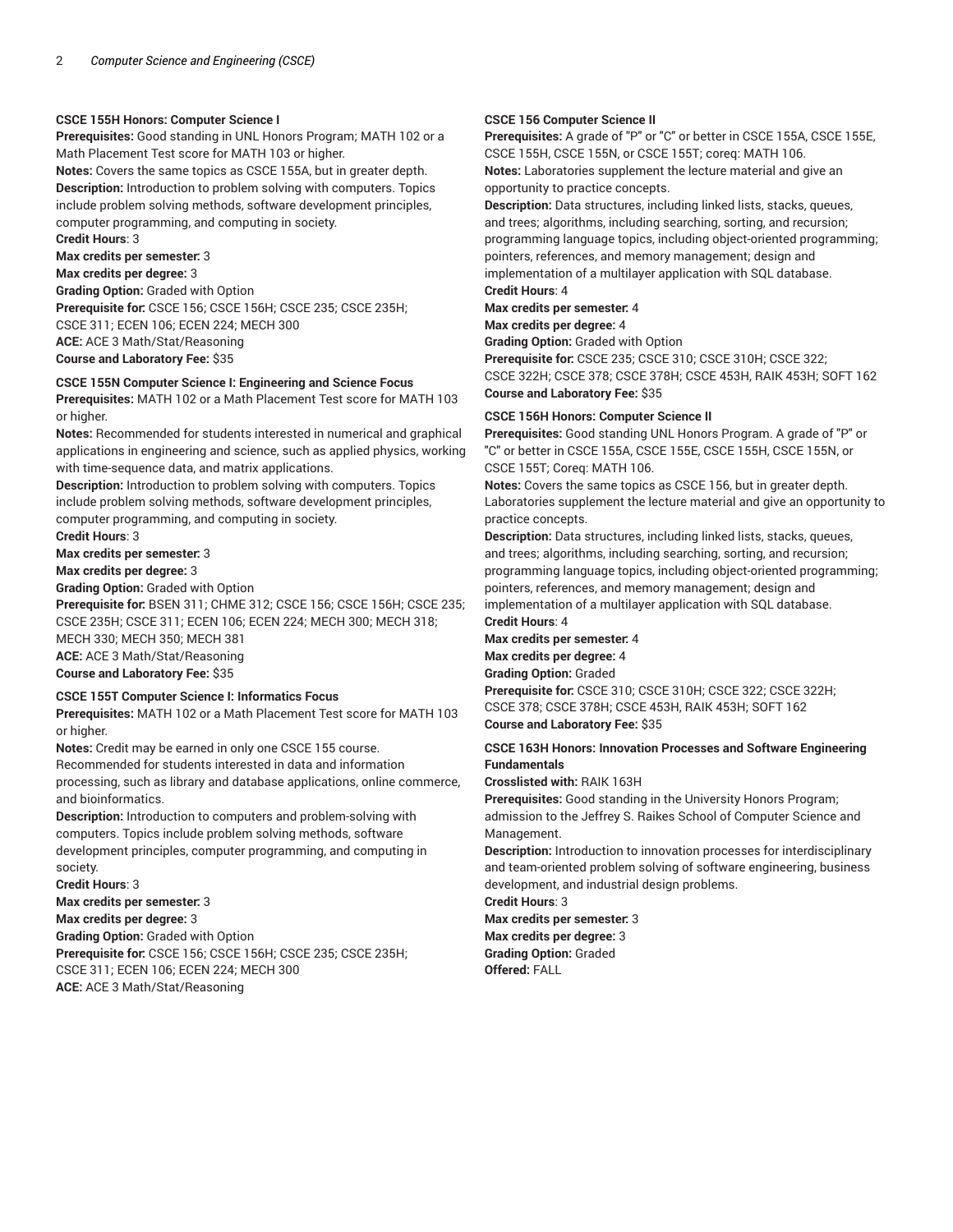### **CSCE 183H Honors: Computer Problem Solving Essentials**

**Crosslisted with:** RAIK 183H

**Prerequisites:** Good standing in the University Honors Program; admission to the Jeffrey S. Raikes School of Computer Science and Management.

**Description:** Introduction to problem solving with computers. Problem analysis and specification, algorithm development, program design, and implementation. JAVA in a Windows platform.

**Credit Hours**: 4

**Max credits per semester:** 4

**Max credits per degree:** 4

**Grading Option:** Graded

**Prerequisite for:** CSCE 235; CSCE 235H; ECON 215; RAIK 184H, CSCE 184H

**ACE:** ACE 3 Math/Stat/Reasoning

#### **CSCE 184H Honors: Software Development Essentials Crosslisted with:** RAIK 184H

**Prerequisites:** Good standing in the University Honors Program; admission to the Jeffrey S. Raikes School of Computer Science and Management; and CSCE/RAIK 183H.

**Description:** Problem solving with computers. Problem analysis and specification, data structures, relational databases, algorithm development, and program design and implementation. Discrete mathematics topics, propositional and predicate logic, sets, relations, functions, and proof techniques. Software Development Principles. **Credit Hours**: 4

**Max credits per semester:** 4

### **Max credits per degree:** 4

**Grading Option:** Graded

**Prerequisite for:** BSAD 372H, RAIK 372H; CSCE 230; CSCE 231; CSCE 322; CSCE 322H; CSCE 378; CSCE 378H; CSCE 453H, RAIK 453H; SOFT 260H, RAIK 283H

#### **CSCE 191 Special Topics in Computer Science**

**Prerequisites:** Permission.

**Notes:** Will not count towards a major or minor in computer science and computer engineering. Topics will vary.

**Description:** Aspects of computers and computing at the freshman level for non-computer science and computer engineering majors and/or minors.

**Credit Hours**: 1-3

**Min credits per semester:** 1 **Max credits per semester:** 3 **Max credits per degree:** 6 **Grading Option:** Graded with Option **Course and Laboratory Fee:** \$10

#### **CSCE 192 Special Topics in Computer Science**

**Prerequisites:** Permission.

**Description:** Aspects of computers and computing for computer science and computer engineering majors and minors. Topics vary. **Credit Hours**: 1-3

**Min credits per semester:** 1

**Max credits per semester:** 3

#### **Max credits per degree:** 6

**Grading Option:** Graded with Option

#### **CSCE 194 Independent Study in Computing**

**Prerequisites:** Freshmen standing; permission of the instructor. **Description:** Independent study of computer science topics performed under the guidance of a member of the faculty in the Department of

Computer Science and Engineering.

**Credit Hours**: 1-3 **Min credits per semester:** 1 **Max credits per semester:** 3

**Max credits per degree:** 3 **Grading Option:** Graded with Option

### **CSCE 220 Software Development for Smart-Mobile Systems**

**Prerequisites:** CSCE 120

**Notes:** This course does not count towards a major or minor in Computer Science or a major in Computer Engineering or a major in Software Engineering. Second course in a sequence for the minor in Software Development.

**Description:** Practical experience on building larger scale applications and familiarity with the tools, environments (e.g., Android or IoS), and requirements to develop software for current smart-mobile devices such as phones and tablets.

**Credit Hours**: 3

**Max credits per semester:** 3 **Max credits per degree:** 3 **Grading Option:** Graded with Option **Prerequisite for:** CSCE 320; CSCE 453H, RAIK 453H

#### **CSCE 230 Computer Organization**

**Prerequisites:** A grade of 'P' or 'C' or better in CSCE 235, CSCE 235H, or RAIK 184H.

**Notes:** Laboratories supplement the lecture material and give an opportunity to practice concepts.

**Description:** Introduction to organization and structure of computer systems. Boolean logic, digital arithmetic, processor organization, machine language programming, input/output, memory organization, system support software, communication, and ethics.

**Credit Hours**: 4

**Max credits per semester:** 4

**Max credits per degree:** 4

**Grading Option:** Graded with Option

**Prerequisite for:** CSCE 336; CSCE 351; ECEN 220; ECEN 370, CSCE 335 **Course and Laboratory Fee:** \$20

#### **CSCE 231 Computer Systems Engineering**

**Prerequisites:** Grade of "P" or "C" or better in CSCE 235, CSCE 235H or RAIK 184H.

**Description:** Introduction to organization, structure, and applications of computer systems. Boolean Logic, Digital Arithmetic, Processor Organization, C Programming, Machine Language Programming, Input/ Output, Memory Organization and Management, Building Embedded System Application.

**Credit Hours**: 4

**Max credits per semester:** 4 **Max credits per degree:** 4 **Grading Option:** Graded with Option **Prerequisite for:** CSCE 336; CSCE 351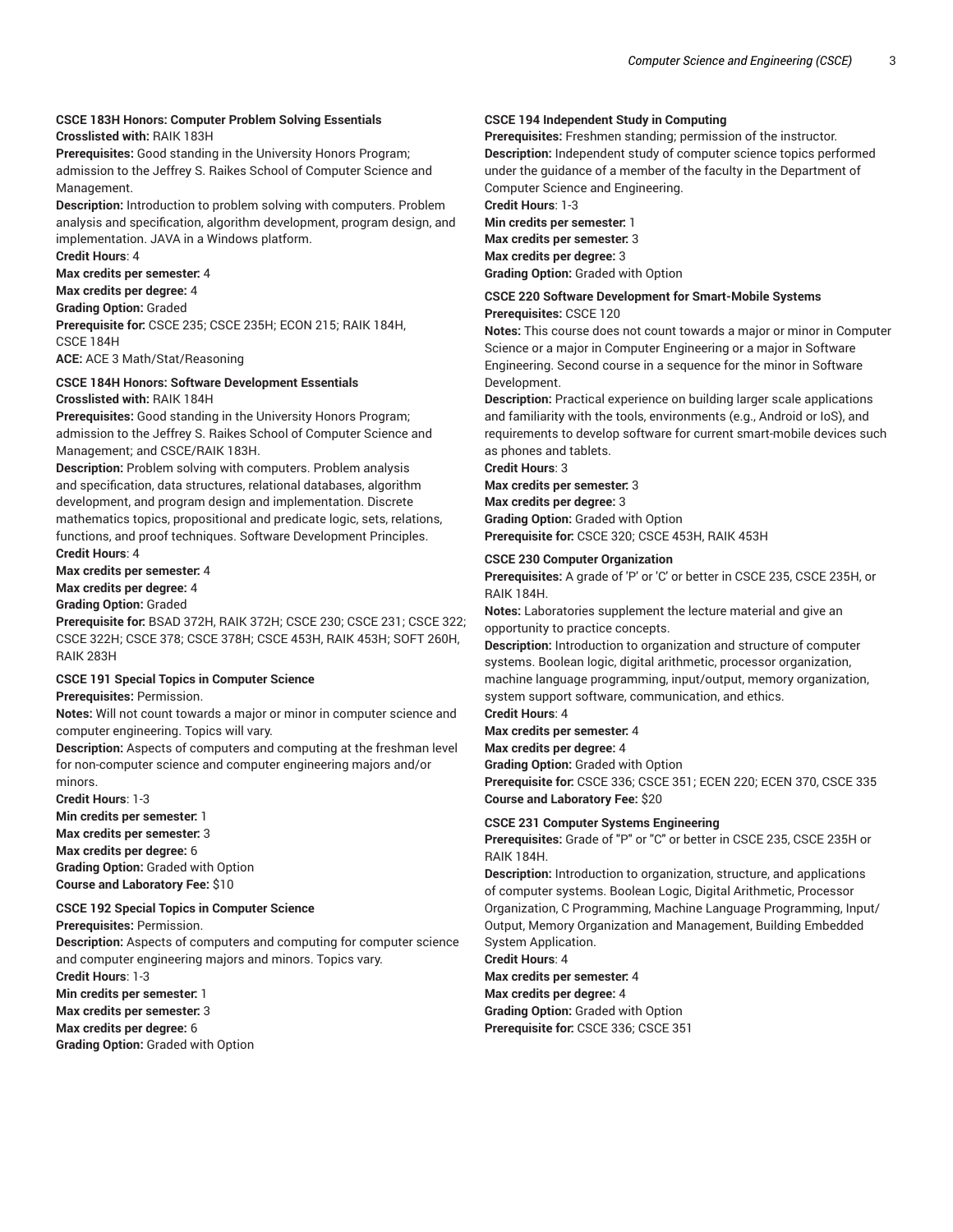#### **CSCE 235 Introduction to Discrete Structures**

**Prerequisites:** A grade of 'P' or 'C' or better in CSCE 155A, CSCE 155E, CSCE 155H, CSCE 155N, CSCE 155T, SOFT 160, SOFT 160H or RAIK 183H; and MATH 106.

**Notes:** Theoretical concepts with programming assignments. CSCE235H covers the same topics as CSCE235, but in greater depth.

**Description:** Survey of elementary discrete mathematics. Elementary graph and tree theories, set theory, relations and functions, propositional and predicate logic, methods of proof, induction, recurrence relations, principles of counting, elementary combinatorics, and asymptotic notations.

#### **Credit Hours**: 3

**Max credits per semester:** 3

**Max credits per degree:** 3

**Grading Option:** Graded with Option **Prerequisite for:** CSCE 230; CSCE 231; CSCE 310; CSCE 310H; SOFT 260 **Course and Laboratory Fee:** \$20

#### **CSCE 235H Honors: Introduction to Discrete Structures**

**Prerequisites:** A grade of 'P' or 'C' or better in CSCE 155A, CSCE 155E, CSCE 155H, CSCE 155N, CSCE 155T, SOFT 160, SOFT 160H or RAIK 183H; and MATH 106.

**Notes:** Theoretical concepts with programming assignments. CSCE235H covers the same topics as CSCE235, but in greater depth.

**Description:** Survey of elementary discrete mathematics. Elementary graph and tree theories, set theory, relations and functions, propositional and predicate logic, methods of proof, induction, recurrence relations, principles of counting, elementary combinatorics, and asymptotic notations.

**Credit Hours**: 3

**Max credits per semester:** 3

**Max credits per degree:** 3 **Grading Option:** Graded with Option **Prerequisite for:** CSCE 230; SOFT 260 **Course and Laboratory Fee:** \$20

#### **CSCE 251 Unix Programming Environment**

**Notes:** Familiarity with at least one high-level programming language. **Description:** Introduction to the Unix operating system. Unix file system. Unix tools and utilities. Shell programming. **Credit Hours**: 1

**Max credits per semester:** 1 **Max credits per degree:** 1 **Grading Option:** Graded with Option **Course and Laboratory Fee:** \$25

#### **CSCE 291 Special Topics in Computer Science**

**Prerequisites:** Permission.

**Notes:** Will not count towards a major or minor in computer science and computer engineering. Topics vary.

**Description:** Aspects of computers and computing for non-computer science and computer engineering majors and/or minors. **Credit Hours**: 1-3

**Min credits per semester:** 1 **Max credits per semester:** 3

**Max credits per degree:** 6

**Grading Option:** Graded with Option

### **CSCE 292 Special Topics in Computer Science**

**Prerequisites:** Permission.

**Description:** Aspects of computers and computing for computer science and computer engineering majors and minors. Topics vary.

**Credit Hours**: 1-3 **Min credits per semester:** 1 **Max credits per semester:** 3 **Max credits per degree:** 6 **Grading Option:** Graded with Option

**CSCE 294 Independent Study in Computing**

**Prerequisites:** Sophomore standing; permission of the instructor. **Description:** Independent study of computer science topics performed under the guidance of a member of the faculty in the Department of Computer Science and Engineering.

**Credit Hours**: 1-3

**Min credits per semester:** 1 **Max credits per semester:** 3 **Max credits per degree:** 3 **Grading Option:** Graded with Option

#### **CSCE 310 Data Structures and Algorithms**

**Prerequisites:** Grades of "Pass" or "C" or better in CSCE 156/156H or SOFT 161 and CSCE 235/235H.

**Notes:** Theoretical concepts with programming assignments. **Description:** A review of algorithm analysis, asymptotic notation, and solving recurrence relations. Advanced data structures and their associated algorithms, heaps, priority queues, hash tables, trees, binary search trees, and graphs. Algorithmic techniques, divide and conquer, transform and conquer, space-time trade-offs, greedy algorithms, dynamic programming, randomization, and distributed algorithms. Introduction to computability and NP-completeness. **Credit Hours**: 3

**Max credits per semester:** 3 **Max credits per degree:** 3 **Grading Option:** Graded with Option **Prerequisite for:** CSCE 351; CSCE 360; CSCE 361, CSCE 361H; CSCE 493 **Course and Laboratory Fee:** \$20

#### **CSCE 310H Honors: Data Structures and Algorithms**

**Prerequisites:** Good Standing in UNL Honors Program or by invitation; grades of 'P' or 'C' or better in CSCE 156/156H or SOFT 161 and CSCE 235/235H. **Description:** CSCE 310H covers the same topics as CSCE 310, but in greater depth. For course description, see CSCE 310. **Credit Hours**: 3 **Max credits per semester:** 3 **Max credits per degree:** 3 **Grading Option:** Graded **Prerequisite for:** CSCE 351; CSCE 360; CSCE 493 **Course and Laboratory Fee:** \$20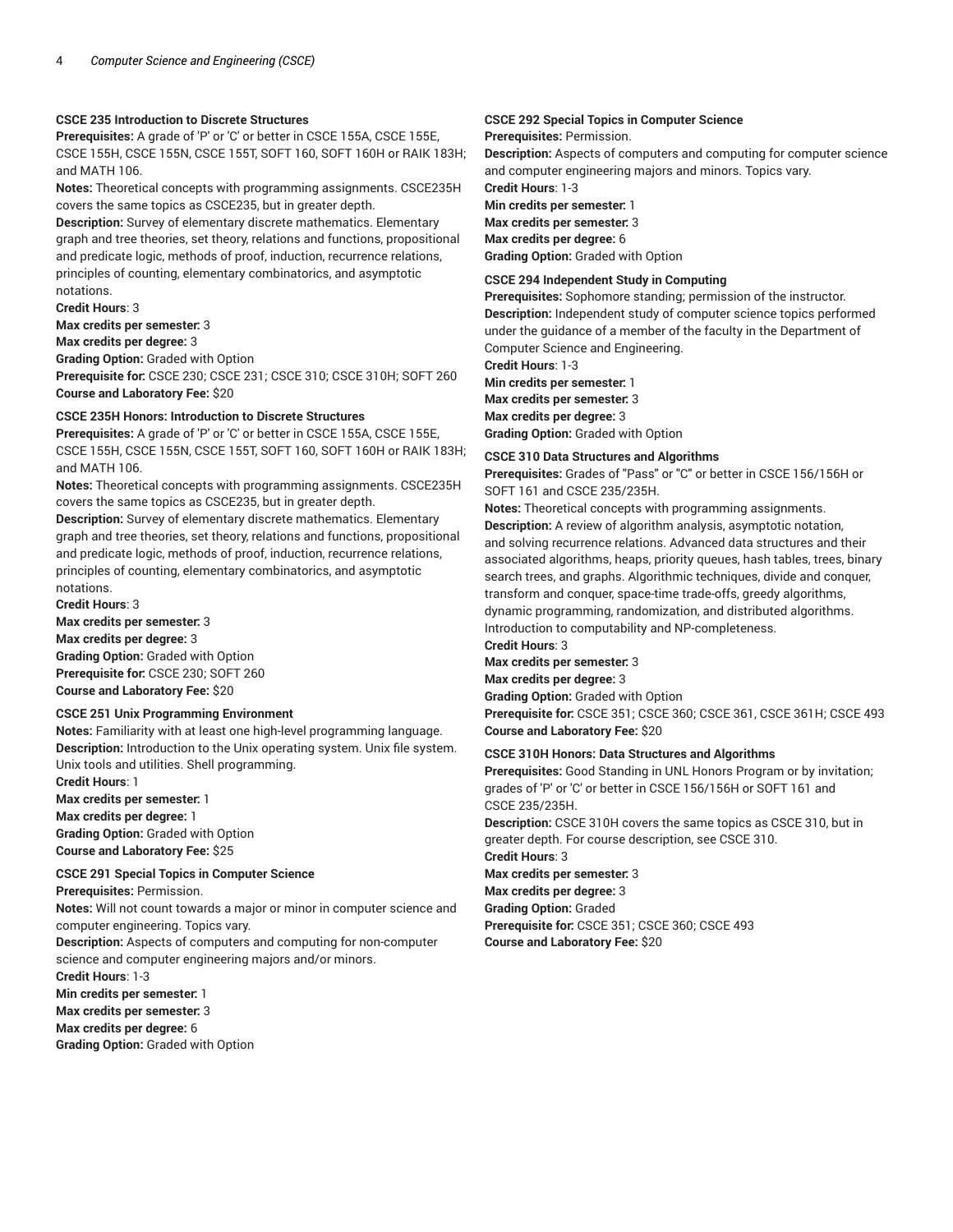#### **CSCE 311 Data Structures and Algorithms for Informatics**

**Prerequisites:** Grade of "Pass" or "C" or better in CSCE 155A, CSCE 155E, CSCE 155H, CSCE 155N, CSCE 155T, CSCE 320, or SOFT 160. **Notes:** CSE majors must take CSCE 310. Students may not receive credit for both CSCE 310 and 311.

**Description:** An introduction to algorithms and data structures for informatics. Foundational coverage of algorithms includes both problems (such as indexing, searching, sorting, and pattern matching) and methods (such as greedy, divide-and-conquer, and dynamic programming). Foundational coverage of data structures includes lists, tables, relational databases, regular expressions, trees, graphs, and multidimensional arrays. The topics will be studied in the context of informatics applications.

**Credit Hours**: 3

**Max credits per semester:** 3

**Max credits per degree:** 3

#### **Grading Option:** Graded with Option

**Prerequisite for:** CSCE 322; CSCE 322H; CSCE 351; CSCE 360; CSCE 361, CSCE 361H; CSCE 378; CSCE 378H; CSCE 386; CSCE 453H, RAIK 453H; CSCE 493; CSCE 493A

#### **CSCE 320 Data Analysis**

**Prerequisites:** A grade of "P" or "C" or better in CSCE 120 or CSCE 220. **Notes:** This course does not count towards a major or minor in Computer Science or a major in Computer Engineering or a major in Software Engineering. Third course in a sequence for the minor in Software Development.

**Description:** Practical experience on how to model data through existing techniques including object-oriented and relational models. These models can then be used at the center of systems to promote efficient and effective data processing and analysis.

**Credit Hours**: 3 **Max credits per semester:** 3 **Max credits per degree:** 3 **Grading Option:** Graded with Option **Prerequisite for:** CSCE 311; CSCE 493

#### **CSCE 322 Programming Language Concepts**

**Prerequisites:** A grade of "P" or "C" or better in CSCE 156, CSCE 156H, CSCE 311, SOFT 161, SOFT 161H, or RAIK 184H.

**Description:** List-processing, string-processing, and other types of highlevel programming languages. Fundamental concepts of data types, control structures, operations, and programming environments of various programming languages. Analysis, formal specification, and comparison of language features.

**Credit Hours**: 3 **Max credits per semester:** 3 **Max credits per degree:** 3 **Grading Option:** Graded with Option

**Course and Laboratory Fee:** \$40

#### **CSCE 322H Honors: Programming Language Concepts**

**Prerequisites:** Good Standing in UNL Honors Program or by invitation; A grade of "P" or "C" or better in CSCE 156, CSCE 156H, CSCE 311, SOFT 161, SOFT 161H, or RAIK 184H.

**Description:** List-processing, string-processing, and other types of highlevel programming languages. Fundamental concepts of data types, control structures, operations, and programming environments of various programming languages. Analysis, formal specification, and comparison of language features.

**Credit Hours**: 3

**Max credits per semester:** 3 **Max credits per degree:** 3

**Grading Option:** Graded with Option **Offered:** FALL/SPR

#### **CSCE 335 Digital Logic Design**

**Crosslisted with:** ECEN 370

**Prerequisites:** ECEN 103/(UNO) ECEN 1030 or CSCE 230 **Description:** Combinational and sequential logic circuits. MSI chips, programmable logic devices (PAL, ROM, PLA) used to design combinational and sequential circuits. CAD tools. LSI and PLD components and their use. Hardware design experience.

**Credit Hours**: 3

**Max credits per semester:** 3 **Max credits per degree:** 3 **Grading Option:** Graded **Prerequisite for:** ECEN 307; ECEN 494

#### **CSCE 336 Embedded Systems**

**Prerequisites:** A grade of "P" or "C" or better in CSCE 230 or CSCE 231. **Description:** Introduction to designing, interfacing, configuring, and programming embedded systems. Configure simple embedded microprocessor systems, control peripherals, write device drivers in a high-level language, set up embedded and real-time operating systems, and develop applications for embedded systems.

**Credit Hours**: 3 **Max credits per semester:** 3 **Max credits per degree:** 3 **Grading Option:** Graded with Option **Prerequisite for:** CSCE 488; CSCE 488H **Course and Laboratory Fee:** \$40

### **CSCE 351 Operating System Kernels**

**Prerequisites:** A grade of "P" or "C" or better in CSCE 230 or CSCE 231 and CSCE 310, CSCE 310H, CSCE 311, SOFT 260, SOFT 260H or RAIK 283H. **Description:** Design and implementation of operating system kernels. Bootstrapping and system initialization, process context switching, I/ O hardware and software, DMA, I/O polling, interrupt handlers, device drivers, clock management. Substantial programming implementing or extending an instructional operating system kernel. **Credit Hours**: 3

**Max credits per semester:** 3

**Max credits per degree:** 3 **Grading Option:** Graded with Option **Course and Laboratory Fee:** \$40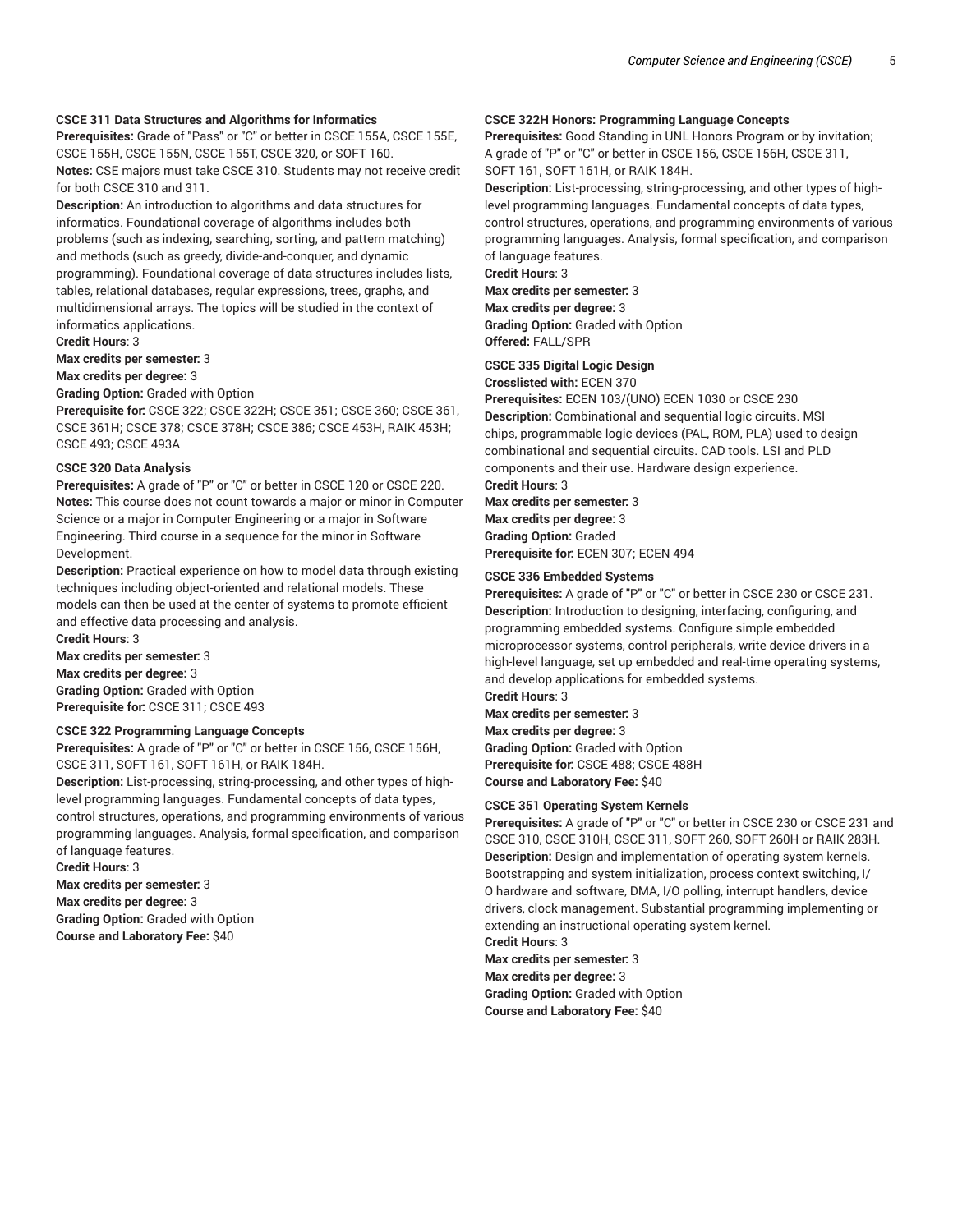#### **CSCE 360 Software Security in Practice**

**Prerequisites:** A grade of "P" or "C" or higher in CSCE 310, CSCE 310H, CSCE 311, SOFT 260, SOFT 260H, or RAIK 283H

**Description:** Introduction to web application security risks and associated mitigation strategies, along with cloud-based resource management, and security basics on cloud application hosting.

**Credit Hours**: 3

**Max credits per semester:** 3 **Max credits per degree:** 3 **Grading Option:** Graded with Option

#### **CSCE 361 Software Engineering**

**Crosslisted with:** CSCE 361H

**Prerequisites:** A grade of "P" or "C" or better in CSCE 310, CSCE 310H, CSCE 311, SOFT 260, SOFT 260H or RAIK 283H.

**Notes:** Requires participation in a group design and implementation of a software project.

**Description:** Techniques used in the disciplined development of large software projects. Software requirements analysis and specifications, program design, coding and integration testing, and software maintenance. Software estimation techniques, design tools, and

complexity metrics.

**Credit Hours**: 3

**Max credits per semester:** 3

**Max credits per degree:** 3

**Grading Option:** Graded with Option

**Prerequisite for:** CSCE 461, CSCE 861, SOFT 461; CSCE 486; CSCE 486H; CSCE 488; CSCE 488H

**Course and Laboratory Fee:** \$20

#### **CSCE 361H Software Engineering**

#### **Crosslisted with:** CSCE 361

**Prerequisites:** Good Standing in UNL Honors Program or by invitation; A grade of "P" or "C" or better in CSCE 310, CSCE 310H, CSCE 311, SOFT 260, SOFT 260H or RAIK 283H.

**Notes:** Requires participation in a group design and implementation of a software project.

**Description:** Techniques used in the disciplined development of large software projects. Software requirements analysis and specifications, program design, coding and integration testing, and software maintenance. Software estimation techniques, design tools, and complexity metrics.

**Credit Hours**: 3

**Max credits per semester:** 3

**Max credits per degree:** 3

**Grading Option:** Graded with Option

**Prerequisite for:** CSCE 461, CSCE 861, SOFT 461; CSCE 486; CSCE 486H; CSCE 488; CSCE 488H

**Course and Laboratory Fee:** \$20

#### **CSCE 370H Honors: Data and Models II: Data Science Fundamentals Crosslisted with:** RAIK 370H

**Prerequisites:** Good standing in the University Honors Program or by invitation; admission to the Jeffrey S.Raikes School of Computer Science and Management; and RAIK 270H

**Description:** Introduction to approaches using data for prediction and learning. Exploration of data for linear and nonlinear data modeling, machine learning, and supportive methods from statistics and numerical methods.

**Credit Hours**: 3

**Max credits per semester:** 3

**Max credits per degree:** 3 **Grading Option:** Graded with Option **Offered:** FALL/SPR

#### **CSCE 378 Human-Computer Interaction**

**Prerequisites:** A grade of "P" or "C" or better in CSCE 156, CSCE 156H, SOFT 161, SOFT 161H, RAIK 184H or CSCE 311.

**Notes:** MATH/STAT 380 or ECEN 305 recommended. Meeting ACE1 and ACE2 requirements prior to taking this course recommended. **Description:** Knowledge and techniques useful in the design of computing systems for human use. Includes models of HCI, human information processing characteristics important in HCI, computer system features, such as input and output devices, dialogue techniques, and information presentation, task analysis, prototyping and the iterative design cycle, user interface implementation, interface evaluation. **Credit Hours**: 3

**Max credits per semester:** 3 **Max credits per degree:** 3

**Grading Option:** Graded with Option **Course and Laboratory Fee:** \$20

#### **CSCE 378H Honors: Human-Computer Interaction**

**Prerequisites:** Good standing in the University Honors Program; A grade of "P" or "C" or better in CSCE 156, CSCE 156H, SOFT 161, SOFT 161H, RAIK 184H or CSCE 311.

**Notes:** MATH/STAT 380, ECEN 305 or RAIK 270H recommended. Meeting ACE1 and ACE2 requirements prior to taking this course recommended. **Description:** Knowledge and techniques useful in the design of computing systems for human use. Includes models of HCI, human information processing characteristics important in HCI, computer system features, such as input and output devices, dialogue techniques, and information presentation, task analysis, prototyping and the iterative design cycle, user interface implementation, interface evaluation. **Credit Hours**: 3

**Max credits per semester:** 3

**Max credits per degree:** 3

**Grading Option:** Graded with Option

#### **CSCE 386 Practice and Professional Development: Design and Implementation**

**Prerequisites:** Grade of "Pass" or "C" in CSCE 311.

**Description:** Studies in data science practice and professional development. Data science topics include data-centric and model-driven approaches; information and knowledge structures, organization, and access; searching and mining; and visualization. Professional development involves instruction in career development, entrepreneurship, professional ethics, and professional communications. **Credit Hours**: 3

**Max credits per semester:** 3 **Max credits per degree:** 3 **Grading Option:** Graded with Option **Offered:** FALL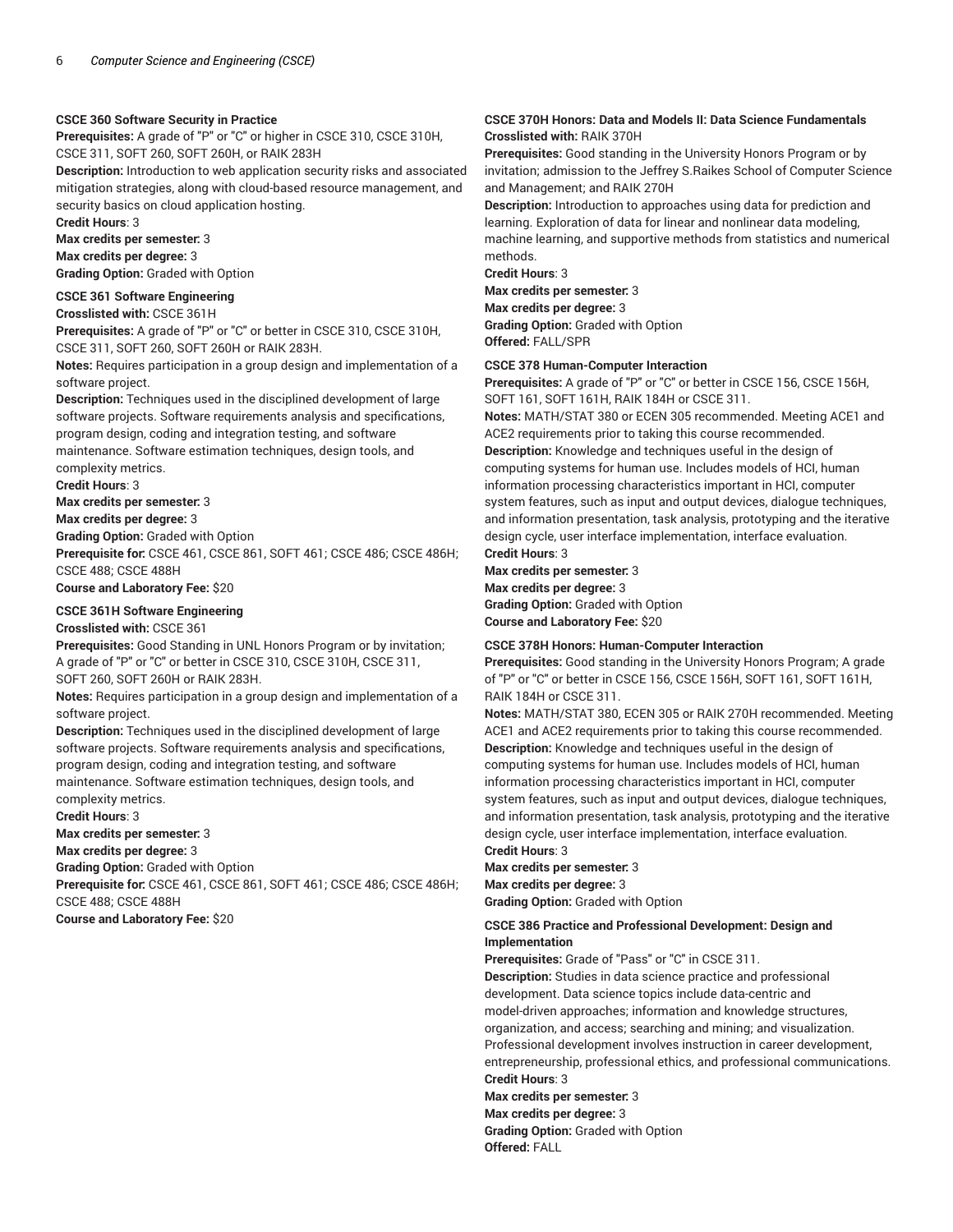#### **CSCE 391 Special Topics in Computer Science**

**Prerequisites:** Permission.

**Description:** Aspects of computers and computing for non-computer science and computer engineering majors and/or minors. Topics vary. **Credit Hours**: 1-3

**Min credits per semester:** 1

**Max credits per semester:** 3

**Max credits per degree:** 6

**Grading Option:** Graded with Option

**CSCE 392 Special Topics in Computer Science Prerequisites:** Permission.

**Description:** Aspects of computers and computing for computer science and computer engineering majors and minors. Topics vary.

**Credit Hours**: 1-3

**Min credits per semester:** 1 **Max credits per semester:** 3 **Max credits per degree:** 6 **Grading Option:** Graded with Option

#### **CSCE 394 Independent Study in Computing**

**Prerequisites:** Junior standing; permission of the instructor. **Description:** Independent study of computer science topics performed under the guidance of a member of the faculty in the Department of Computer Science and Engineering.

**Credit Hours**: 1-3

**Min credits per semester:** 1 **Max credits per semester:** 3 **Max credits per degree:** 3

**Grading Option:** Graded with Option

### **CSCE 399 Undergraduate Thesis**

**Prerequisites:** Permission. **Description:** Independent practice and research leading to a thesis. **Credit Hours**: 1-3 **Min credits per semester:** 1 **Max credits per semester:** 3 **Max credits per degree:** 6 **Grading Option:** Graded

#### **CSCE 399H Honors Undergraduate Thesis**

**Prerequisites:** Permission. **Description:** Independent practice and research leading to a thesis.

**Credit Hours**: 1-3 **Min credits per semester:** 1

**Max credits per semester:** 3

**Max credits per degree:** 6

**Grading Option:** Graded

#### **CSCE 401H Honors: RAIK Design Studio I**

**Crosslisted with:** RAIK 401H, BSAD 401H, SOFT 401H

**Prerequisites:** Good standing in the University Honors Program or by invitation; admission to the Jeffrey S. Raikes School of Computer Science and Management; RAIK 383H or equivalent.

**Notes:** First semester in the Jeffrey S. Raikes School of Computer Science and Management design studio

**Description:** Application of Raikes School core content in a team oriented, project management setting. Complete projects in consultation with private and public sector clients.

**Credit Hours**: 3

**Max credits per semester:** 3 **Max credits per degree:** 3

**Grading Option:** Graded

**Offered:** FALL

**Prerequisite for:** RAIK 402H, BSAD 402H, CSCE 402H, SOFT 402H **ACE:** ACE 8 Civic/Ethics/Stewardship

#### **CSCE 402H Honors: RAIK Design Studio II**

**Crosslisted with:** RAIK 402H, BSAD 402H, SOFT 402H **Prerequisites:** Good standing in the University Honors Program or by invitation; admission to the Jeffrey S. Raikes School of Computer Science and Management; BSAD/CSCE/SOFT/RAIK 401H. **Notes:** Second semester in the Jeffrey S. Raikes School of Computer Science and Management design studio **Description:** Application of Raikes School core content in a team oriented,

project management setting. Complete projects in consultation with private and public sector clients.

**Credit Hours**: 3 **Max credits per semester:** 3

**Max credits per degree:** 3 **Grading Option:** Graded

**Offered:** SPRING

**Prerequisite for:** RAIK 403H, BSAD 403H, CSCE 403H **ACE:** ACE 10 Integrated Product

**CSCE 403H Honors: RAIK Design Studio III Crosslisted with:** RAIK 403H, BSAD 403H

**Prerequisites:** Good standing in the University Honors Program or by invitation; admission to the Jeffrey S. Raikes School of Computer Science and Management; BSAD/CSCE/SOFT/RAIK 402H.

**Notes:** Third semester of Jeffrey S. Raikes School of Computer Science and Management design studio sequence.

**Description:** Application of Jeffrey S. Raikes School of Computer Science and Management core content in a team oriented, project management setting. Complete projects in consultation with private and public sector clients.

**Credit Hours**: 3

**Max credits per semester:** 3 **Max credits per degree:** 3

**Grading Option:** Graded

**Prerequisite for:** RAIK 404H, BSAD 404H, CSCE 404H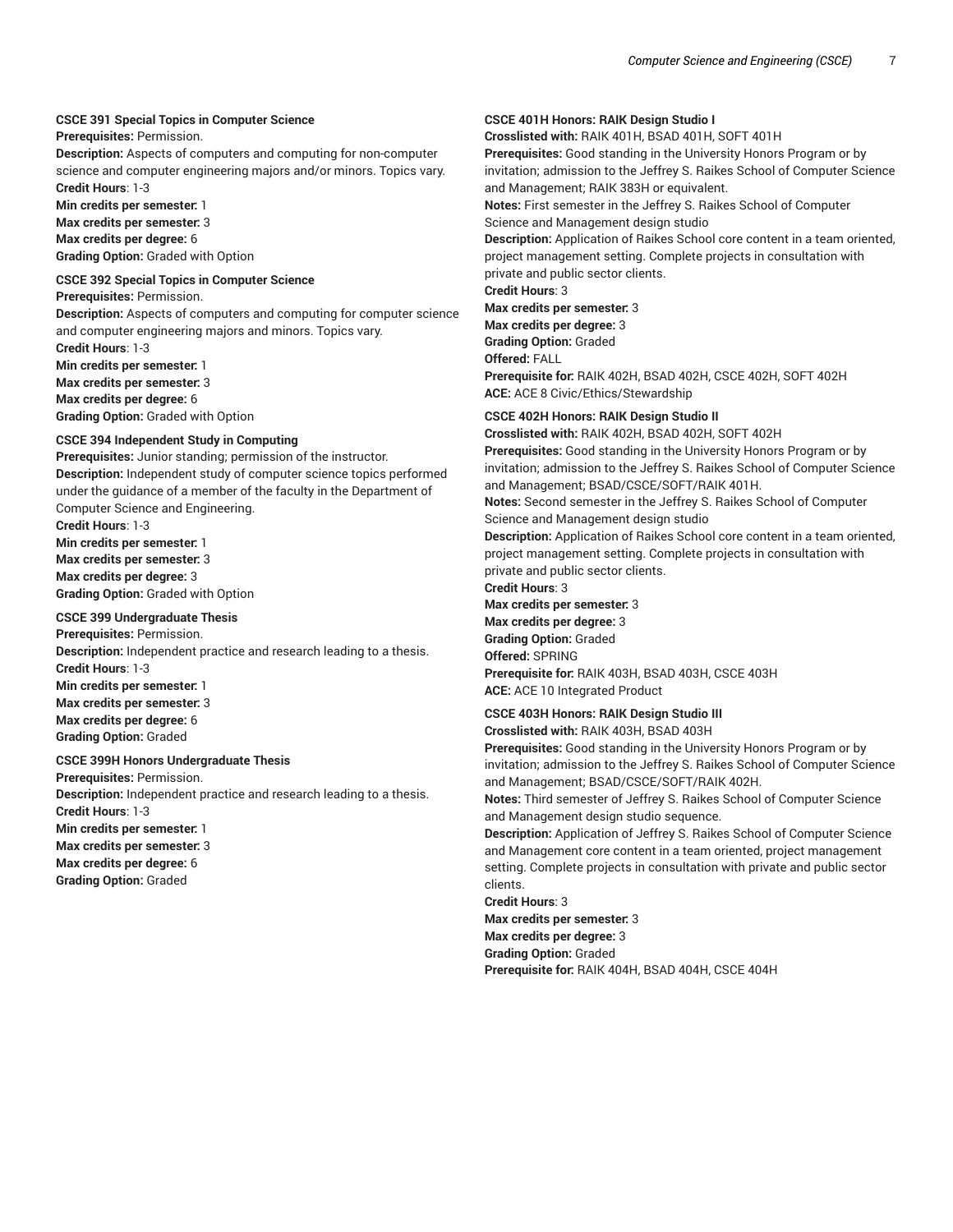#### **CSCE 404H Honors: RAIK Design Studio IV**

**Crosslisted with:** RAIK 404H, BSAD 404H

**Prerequisites:** Good standing in the University Honors Program or by invitation; admission to the Jeffrey S. Raikes School of Computer Science and Management; and BSAD/CSCE/SOFT/RAIK 403H.

**Notes:** Fourth semester in the Jeffrey S. Raikes School of Computer Science and Management design studio sequence.

**Description:** Application of Raikes School core content in a team oriented, project management setting. Complete projects in consultation with private and public sector clients.

**Credit Hours**: 3

**Max credits per semester:** 3 **Max credits per degree:** 3 **Grading Option:** Graded

#### **CSCE 405H Honors: RAIK Research Studio I**

**Crosslisted with:** RAIK 405H

**Prerequisites:** Good standing in the University Honors Program or by invitation; admission to the Jeffrey S. Raikes School of Computer Science and Management; RAIK 383H or equivalent.

**Notes:** First semester of Jeffrey S. Raikes School of Computer Science and Management research studio experience. Students work individually with a sponsoring faculty member from the area of their research and Raikes School faculty.

**Description:** Application of research principles to solve complex problems through the delivery of innovative, cutting-edge solutions and to gain an understanding of the roles involved.

**Credit Hours**: 3 **Max credits per semester:** 3 **Max credits per degree:** 3 **Grading Option:** Graded **Offered:** FALL **Prerequisite for:** CSCE 406H, RAIK 406H

### **CSCE 406H Honors: RAIK Research Studio II**

**Crosslisted with:** RAIK 406H

**Prerequisites:** RAIK 405H

**Notes:** Second semester of Jeffrey S. Raikes School of Computer Science and Management research studio experience. Students work individually with a sponsoring faculty member from the area of their research and Raikes School faculty.

**Description:** Application of research principles to solve complex problems through the delivery of innovative, cutting-edge solutions and to gain an understanding of the roles involved.

**Credit Hours**: 3 **Max credits per semester:** 3 **Max credits per degree:** 3 **Grading Option:** Graded

**Offered:** SPRING

#### **CSCE 410 Information Retrieval Systems Crosslisted with:** CSCE 810

**Prerequisites:** A grade of "P" or "C" or better in CSCE 310, CSCE 310H, CSCE 311, SOFT 260, SOFT 260H or RAIK 283H.

**Description:** Outline of the general information retrieval problem, functional overview of information retrieval. Deterministic models of information retrieval systems; conventional Boolean, fuzzy set theory, p-norm, and vector space models. Probabilistic models. Text analysis and automatic indexing. Automatic query formulation. System-user adaptation and learning mechanisms. Intelligent information retrieval. Retrieval evaluation. Review of new theories and future directions. Practical experience with a working experimental information retrieval system.

**Credit Hours**: 3

**Max credits per semester:** 3 **Max credits per degree:** 3 **Grading Option:** Graded with Option **Offered:** SPRING

#### **CSCE 411 Data Modeling for Systems Development Crosslisted with:** CSCE 811

**Prerequisites:** A grade of "P" or "C" or better in CSCE 310, CSCE 310H, CSCE 311, SOFT 260, SOFT 260H or RAIK 283H.

**Description:** Concepts of relational and object-oriented data modeling through the process of data model development including conceptual, logical and physical modeling. Techniques for identifying and creating relationships between discrete data members, reasoning about how data modeling and analysis are incorporated in system design and development, and specification paradigms for data models. Common tools and technologies for engineering systems and frameworks for integrating data. Design and analysis of algorithms and techniques for identification and exploration of data relationships, such as Bayesian probability and statistics, clustering, map-reduce, and web-based visualization.

**Credit Hours**: 3

**Max credits per semester:** 3 **Max credits per degree:** 3 **Grading Option:** Graded with Option

#### **CSCE 412 Data Visualization Crosslisted with:** CSCE 812

**Prerequisites:** A grade of "P" or "C" or better in CSCE 310, CSCE 310H, CSCE 311, SOFT 260, SOFT 260H or RAIK 283H; MATH 314. **Description:** Fundamentals and implementations of data visualization techniques. Programming skills and practices in interactive visualization applications. Visualization foundations, human perception for information processing, and visualization techniques for different data types, such as scalar-field data, vector-field data, geospatial data, multivariate data, graph/network data, and text/document data. Advanced visualization algorithms and topics as time permits. **Credit Hours**: 3

**Max credits per semester:** 3 **Max credits per degree:** 3 **Grading Option:** Graded with Option **Offered:** FALL/SPR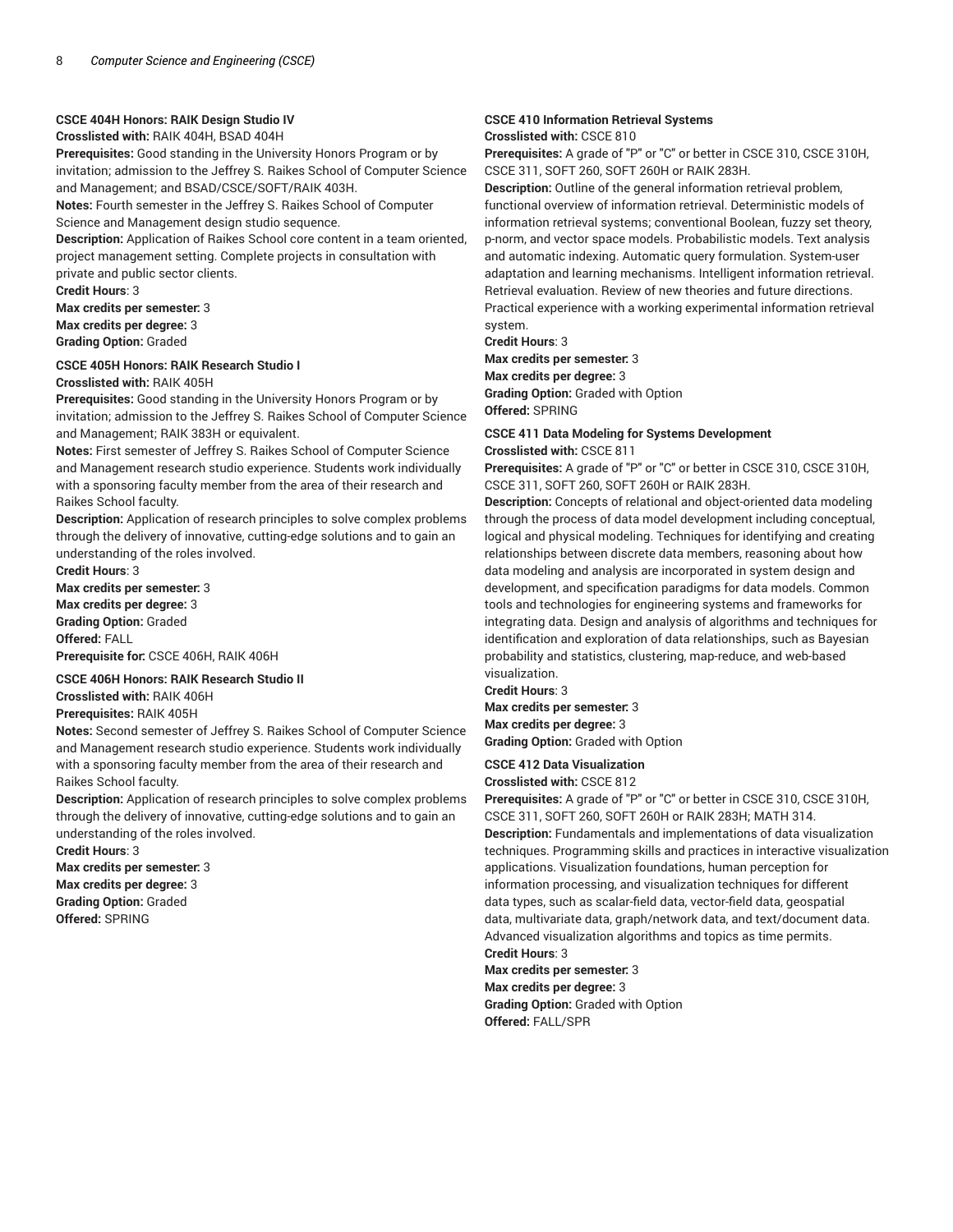### **CSCE 413 Database Systems**

**Crosslisted with:** CSCE 813

**Prerequisites:** A grade of "P" or "C" or better in CSCE 310, CSCE 310H, CSCE 311, SOFT 260, SOFT 260H or RAIK 283H.

**Notes:** Involves practical experience with a working database system. **Description:** Data and storage models for database systems; entity/ relationship, relational, and constraint models; relational databases; relational algebra and calculus; structured query language; Logical database design: normalization; integrity; distributed data storage; concurrency; security issues. Spatial databases and geographic information systems.

**Credit Hours**: 3 **Max credits per semester:** 3 **Max credits per degree:** 3 **Grading Option:** Graded with Option **Prerequisite for:** CSCE 913; CSCE 914 **Course and Laboratory Fee:** \$40

#### **CSCE 421 Foundations of Constraint Processing**

**Crosslisted with:** CSCE 821

**Prerequisites:** A grade of "P" or "C" or better in CSCE 235 and CSCE 310, CSCE 310H, CSCE 311, SOFT 260, SOFT 260H or RAIK 283H.

**Description:** Constraint processing for articulating and solving industrial problems such as design, scheduling, and resource allocation. The foundations of constraint satisfaction, its basic mechanisms (e.g., search, backtracking, and consistency-checking algorithms), and constraint programming languages. New directions in the field, such as strategies for decomposition and for symmetry identification.

**Credit Hours**: 3 **Max credits per semester:** 3

**Max credits per degree:** 3 **Grading Option:** Graded with Option **Prerequisite for:** CSCE 921 **Course and Laboratory Fee:** \$10

#### **CSCE 423 Design and Analysis of Algorithms**

**Crosslisted with:** CSCE 823

**Prerequisites:** A grade of "P" or "C" or better in CSCE 310, CSCE 310H, CSCE 311, SOFT 260, SOFT 260H or RAIK 283H.

**Description:** Mathematical preliminaries. Strategies for algorithm design, including divide-and-conquer, greedy, dynamic programming and backtracking. Mathematical analysis of algorithms. Introduction to NP-Completeness theory, including the classes P and NP, polynomial transformations and NP-complete problems.

**Credit Hours**: 3

**Max credits per semester:** 3

**Max credits per degree:** 3

**Grading Option:** Graded with Option

**Prerequisite for:** CSCE 923; CSCE 924 **Course and Laboratory Fee:** \$20

#### **CSCE 424 Computational Complexity Theory Crosslisted with:** CSCE 824

**Prerequisites:** A grade of "P" or "C" or better in CSCE 310, CSCE 310H, CSCE 311, SOFT 260, SOFT 260H or RAIK 283H.

**Description:** Turing machine model of computation: deterministic, nondeterministic, alternating, probabilistic. Complexity classes: Time and space bounded, deterministic, nondeterministic, probabilistic. Reductions and completeness. Complexity of counting problems. Non-uniformity. Lower bounds. Interactive proofs.

**Credit Hours**: 3

**Max credits per semester:** 3 **Max credits per degree:** 3 **Grading Option:** Graded with Option

#### **CSCE 425 Compiler Construction**

**Crosslisted with:** CSCE 825

**Prerequisites:** A grade of "P" or "C" or better in CSCE 310, CSCE 310H, CSCE 311, SOFT 260, SOFT 260H or RAIK 283H.

**Description:** Review of program language structures, translation, loading, execution, and storage allocation. Compilation of simple expressions and statements. Organization of a compiler including compile-time and runtime symbol tables, lexical scan, syntax scan, object code generation, error diagnostics, object code optimization techniques, and overall design.

**Credit Hours**: 3

**Max credits per semester:** 3 **Max credits per degree:** 3 **Grading Option:** Graded with Option **Course and Laboratory Fee:** \$20

#### **CSCE 428 Automata, Computation, and Formal Languages Crosslisted with:** CSCE 828

**Prerequisites:** A grade of "P" or "C" or better in CSCE 310, CSCE 310H, CSCE 311, SOFT 260, SOFT 260H or RAIK 283H.

**Description:** Introduction to the classical theory of computer science. Finite state automata and regular languages, minimization of automata. Context free languages and pushdown automata, Turing machines and other models of computation, undecidable problems, introduction to computational complexity.

**Credit Hours**: 3

**Max credits per semester:** 3 **Max credits per degree:** 3 **Grading Option:** Graded with Option **Course and Laboratory Fee:** \$20

#### **CSCE 430 Computer Architecture**

**Crosslisted with:** CSCE 830

**Prerequisites:** A grade of "P" or "C" or better in CSCE 310, CSCE 310H, CSCE 311, SOFT 260, SOFT 260H or RAIK 283H; Coreq: MATH/STAT 380, ECEN 305 or RAIK 270H.

**Description:** Architecture of single-processor (Von Neumann or SISD) computer systems. Evolution, design, implementation, and evaluation of state-of-the-art systems. Memory Systems, including interleaving, hierarchies, virtual memory and cache implementations; Communications and I/O, including bus architectures, arbitration, I/O processors and DMA channels; and Central Processor Architectures, including RISC and Stack machines, high-speed arithmetic, fetch/execute overlap, and parallelism in a single-processor system.

**Credit Hours**: 3 **Max credits per semester:** 3 **Max credits per degree:** 3

**Grading Option:** Graded with Option **Course and Laboratory Fee:** \$20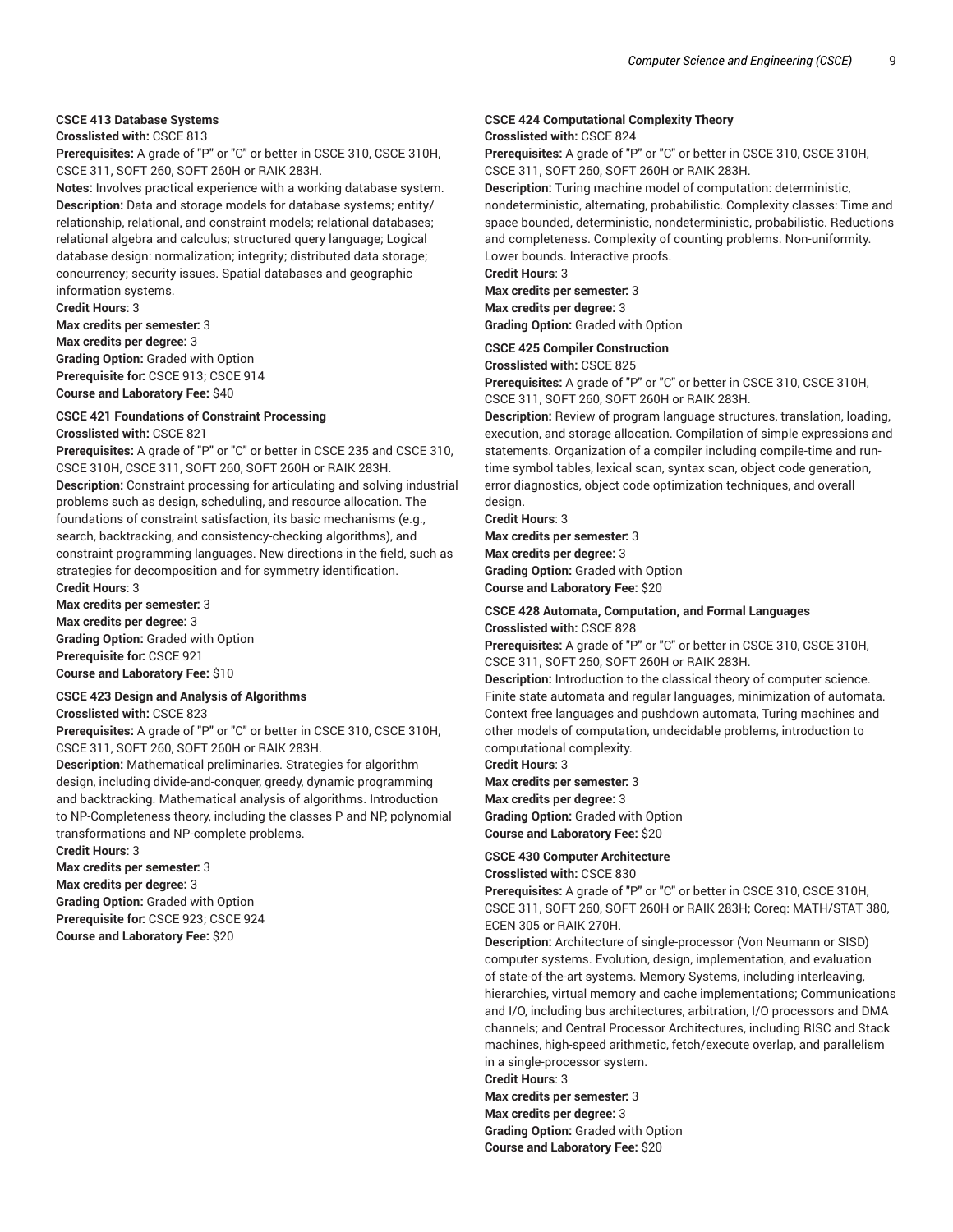#### **CSCE 435 Cluster and Grid Computing**

#### **Crosslisted with:** CSCE 835

**Prerequisites:** A grade of "P" or "C" or better in CSCE 310, CSCE 310H, CSCE 311, SOFT 260, SOFT 260H, or RAIK 283H.

**Notes:** Designed for CSCE and non-CSCE students who have an interest in building or programming clusters to enhance their computationallyintense research.

**Description:** Build and program clusters. Cluster construction, cluster administration, cluster programming, and grid computing.

**Credit Hours**: 3 **Max credits per semester:** 3

**Max credits per degree:** 3 **Grading Option:** Graded with Option

#### **CSCE 436 Advanced Embedded Systems**

**Crosslisted with:** CSCE 836

**Prerequisites:** A grade of "P" or "C" or better in CSCE 231, CSCE 336 or ECEN 220.

**Description:** Embedded hardware design techniques; transceiver design and low-power communication techniques; sensors and distributed sampling techniques; embedded software design and embedded operating systems; driver development; embedded debugging techniques;hardware and software architectures of embedded systems; and design, development, and implementation of embedded applications. **Credit Hours**: 3

**Max credits per semester:** 3 **Max credits per degree:** 3 **Grading Option:** Graded with Option **Course and Laboratory Fee:** \$40

#### **CSCE 438 Internet of Things**

#### **Crosslisted with:** CSCE 838

**Prerequisites:** CSCE 230 or CSCE 231; SOFT 260, CSCE 310, CSCE 310H, CSCE 311 or equivalent; senior or graduate standing or instructor permission.

**Description:** Theoretical and practical insight into the Internet of Things (IoT). Basics of IoT, including devices and sensors, connectivity, cloud processing and storage, analytics and machine learning, security, business models as well as advanced topics such as localization, synchronization, connected vehicles, and applications of IoT. Includes a group project that provides hands-on interaction with IoT. **Credit Hours**: 3

**Max credits per semester:** 3 **Max credits per degree:** 3 **Grading Option:** Graded with Option **Course and Laboratory Fee:** \$20

#### **CSCE 439 Robotics: Algorithms and Applications Crosslisted with:** CSCE 839

**Prerequisites:** A grade of "P" or "C" or better in CSCE 231, CSCE 236 or ECEN 220 and CSCE 310, CSCE 310H, CSCE 311, SOFT 260, SOFT 260H or RAIK 283H

**Description:** Fundamental theory and algorithms for real world robot systems. Design and build a robot platform and implement algorithms in C++ or other high level languages. Topics include: open and closed loop control, reactive control, localization, navigation, path planning, obstacle avoidance, dynamics, kinematics, manipulation and grasping, sensing, robot vision processing, and data fusion.

**Credit Hours**: 3 **Max credits per semester:** 3

**Max credits per degree:** 3 **Grading Option:** Graded with Option

**Offered:** FALL/SPR **Course and Laboratory Fee:** \$50

#### **CSCE 440 Numerical Analysis I**

**Crosslisted with:** CSCE 840, MATH 440, MATH 840 **Prerequisites:** CSCE 155A, CSCE 155E, CSCE 155H, CSCE 155N, CSCE 155T, or SOFT 160; MATH 107.

**Notes:** Credit toward the degree may be earned in only one of the following: CSCE/MATH 440/840 and MECH 480/880.

**Description:** Principles of numerical computing and error analysis covering numerical error, root finding, systems of equations, interpolation, numerical differentiation and integration, and differential equations. Modeling real-world engineering problems on digital computers. Effects of floating point arithmetic.

#### **Credit Hours**: 3

**Max credits per semester:** 3

**Max credits per degree:** 3 **Grading Option:** Graded with Option **Prerequisite for:** CSCE 942, MATH 942 **Course and Laboratory Fee:** \$20

### **CSCE 441 Approximation of Functions**

**Crosslisted with:** CSCE 841, MATH 441, MATH 841

**Prerequisites:** MATH 221/MATH 221H and MATH 314/MATH 314H. **Description:** Polynomial interpolation, uniform approximation, orthogonal polynomials, least-first-power approximation, polynomial and spline interpolation, approximation and interpolation by rational functions. **Credit Hours**: 3

**Max credits per semester:** 3 **Max credits per degree:** 3 **Grading Option:** Graded with Option

**Prerequisite for:** CSCE 942, MATH 942

### **CSCE 447 Numerical Linear Algebra**

**Crosslisted with:** CSCE 847, MATH 447, MATH 847

**Prerequisites:** MATH 314

**Description:** Mathematics and algorithms for numerically stable matrix and linear algebra computations, including solution of linear systems, computation of eigenvalues and eigenvectors, singular value decomposition, and QR decomposition. **Credit Hours**: 3 **Max credits per semester:** 3 **Max credits per degree:** 3 **Grading Option:** Graded with Option

**Prerequisite for:** CSCE 942, MATH 942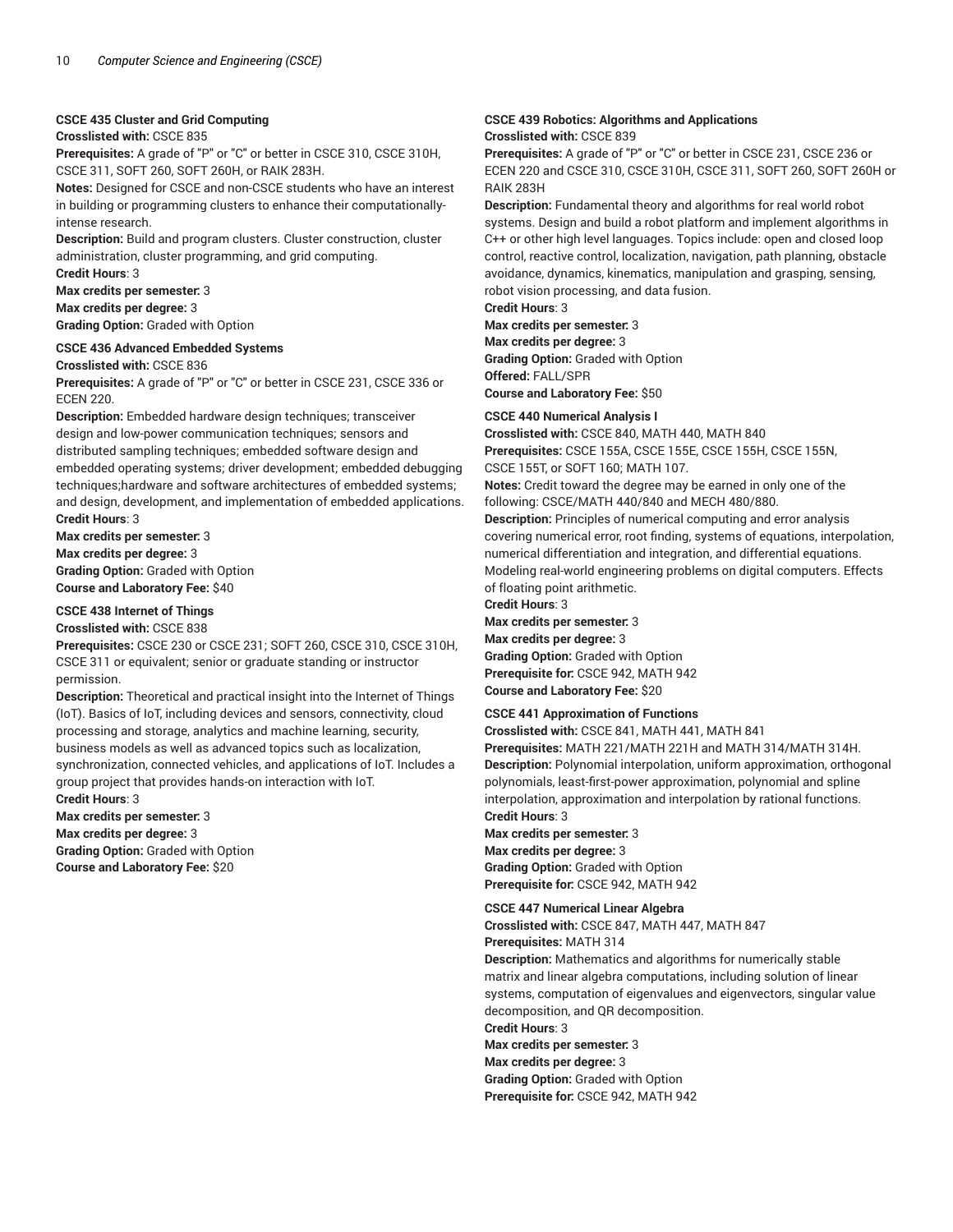#### **CSCE 451 Operating Systems Principles**

#### **Crosslisted with:** CSCE 851

**Prerequisites:** A grade of "P" or "C" or better in CSCE 230, CSCE 230H or CSCE 231 and CSCE 310, CSCE 310H, CSCE 311, SOFT 260, SOFT 260H or RAIK 283H.

**Description:** Organization and structure of operating systems. Control, communication, and synchronization of concurrent processes. Processor and job scheduling. Memory organization and management including paging, segmentation, and virtual memory. Resource management. Deadlock avoidance, detection, recovery. File system concepts and structure. Protection and security. Substantial programming.

**Credit Hours**: 3 **Max credits per semester:** 3 **Max credits per degree:** 3 **Grading Option:** Graded with Option **Prerequisite for:** CSCE 455, CSCE 855 **Course and Laboratory Fee:** \$20

#### **CSCE 453H Honors: User Interfaces**

#### **Crosslisted with:** RAIK 453H

**Prerequisites:** A grade of "P" or "C+" or higher in CSCE 156, CSCE 156H, CSCE 220, CSCE 311, RAIK 184H, SOFT 161, or SOFT 161H. Good standing in the University Honors Program.

**Notes:** Enrolled students are expected to have advanced communication skills and a high commitment to conscientiousness. Students who are not in the University Honors Program but nonetheless meet these requirements may request permission of the instructor to enroll. Meeting ACE1 and ACE2 requirements prior to taking this course is recommended. **Description:** Introduction to the areas of user interfaces and user experience through reading and hands-on experiences. Areas covered include the psychology and physiology of design, the process of interface design, cultural values and accessibility, designing for beauty and delight, and dynamic evaluation strategies.

**Credit Hours**: 3 **Max credits per semester:** 3 **Max credits per degree:** 3 **Grading Option:** Graded with Option

#### **CSCE 454 Human-Robot Interaction**

#### **Crosslisted with:** CSCE 854

**Prerequisites:** A grade of "P" or "C" or better in CSCE 156, CSCE 156H, SOFT 161, SOFT 161H, RAIK 184H or CSCE 311.

**Notes:** Meeting ACE1 and ACE2 requirements prior to taking this course is recommended. Non-CSCE majors may discuss qualifications with the instructor.

**Description:** Introduction to the area of human-robot interaction through the reading and discussion of current peer-reviewed articles on topic to include teleoperation, social robotics, and open questions with field-based or aerial robotic systems. Areas covered include: research methods, experimental design, and identification of problems/open questions.

**Credit Hours**: 3 **Max credits per semester:** 3 **Max credits per degree:** 3 **Grading Option:** Graded with Option **Offered:** FALL/SPR

#### **CSCE 455 Distributed Operating Systems**

**Crosslisted with:** CSCE 855

**Prerequisites:** CSCE 451/851.

**Description:** Organization and structure of distributed operating systems. Control, communication and synchronization of concurrent processes in the context of distributed systems. Processor allocation and scheduling. Deadlock avoidance, detection, recovery in distributed systems. Fault tolerance. Distributed file system concepts and structure.

**Credit Hours**: 3

**Max credits per semester:** 3

**Max credits per degree:** 3 **Grading Option:** Graded with Option **Prerequisite for:** CHME 496, CHME 896 **Course and Laboratory Fee:** \$20

#### **CSCE 456 Parallel Programming**

**Crosslisted with:** CSCE 856

**Prerequisites:** A grade of "P" or "C" or better in CSCE 310, CSCE 310H, CSCE 311, SOFT 260, SOFT 260H, or RAIK 283H.

**Description:** Introduction to the fundamentals of parallel computation and applied algorithm design. Methods and models of modern parallel computation; general techniques for designing efficient parallel algorithms for distributed and shared memory multiprocessor machines; principles and practice in programming an existing parallel machine. **Credit Hours**: 3

### **Max credits per semester:** 3 **Max credits per degree:** 3 **Grading Option:** Graded with Option **Course and Laboratory Fee:** \$10

### **CSCE 457 Systems Administration**

**Crosslisted with:** CSCE 857

**Prerequisites:** A grade of "P" or "C" or better in CSCE 310, CSCE 310H, CSCE 311, SOFT 260, SOFT 260H or RAIK 283H.

**Description:** Introduction to basic concepts of system administration. Operating systems and networking overview. User and resource management. Networking, systems and internet related security. System services and common applications, web services, database services, and mail servers. Basic scripting in shell, Perl, and Expect. Systems administration on UNIX® platform.

**Credit Hours**: 3

### **Max credits per semester:** 3

**Max credits per degree:** 3 **Grading Option:** Graded with Option

#### **CSCE 458 Molecular and Nanoscale Communication Crosslisted with:** CSCE 858

**Prerequisites:** A grade of "P" or "C" or better in CSCE 310, CSCE 310H, CSCE 311, SOFT 260, SOFT 260H or RAIK 283H; STAT 380, ECEN 305 or RAIK 270H.

**Notes:** Completing CSCE 462/862 and CSCE 465/865 prior to taking this course is recommended. Exceptions can be granted on a per-student basis by the instructor.

**Description:** Overview of nanoscale communication options. Focus on bio-inspired communication through molecule exchange and biochemical reactions. Different techniques to realize nanomachines will be surveyed in the course, with particular attention to the tools provided by synthetic biology for the programming of biological cooperative systems. **Credit Hours**: 3

### **Max credits per semester:** 3 **Max credits per degree:** 3 **Grading Option:** Graded with Option **Offered:** FALL/SPR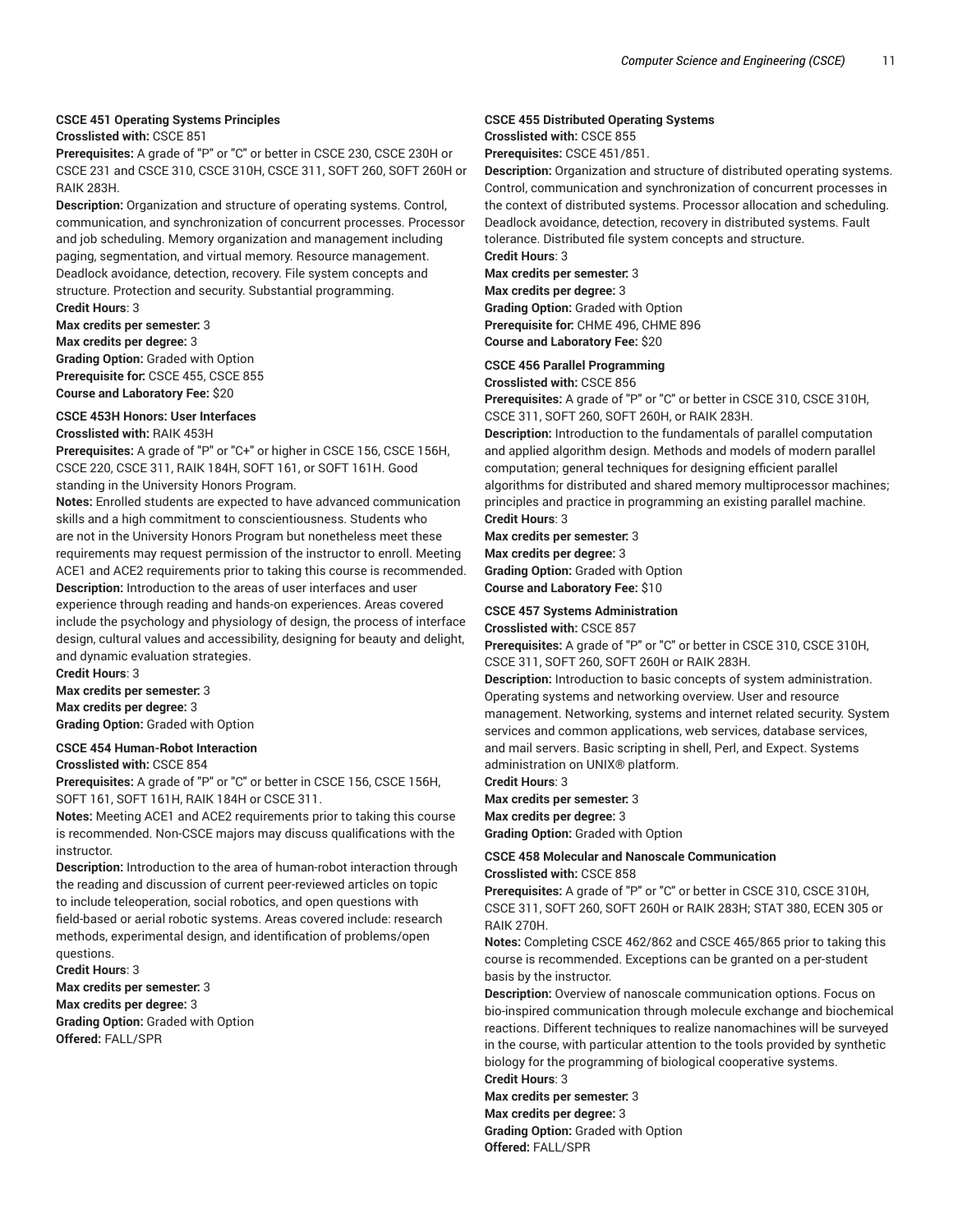### **CSCE 459 Genetically Engineered Systems**

### **Crosslisted with:** CSCE 859

**Prerequisites:** A grade of "P" or "C" or better in CSCE 310, CSCE 310H, CSCE 311, SOFT 260, SOFT 260H or RAIK 283H; STAT 380, ECEN 305 or RAIK 270H.

**Notes:** Completing CSCE/MATH 440/840, MATH 432/832,

MATH 439/839, and CSCE 471/871 prior to taking this course is recommended. Exceptions can be granted on a per-student basis by the instructor.

**Description:** Introduction to the field of synthetic biology, and its interdisciplinary foundational concepts. Presents the technologies at the basis of synthetic biology, together with the engineering concepts that underlie the design, modeling, and realization of genetically engineered systems. Surveys examples of cutting edge applications.

**Credit Hours**: 3

**Max credits per semester:** 3

**Max credits per degree:** 3 **Grading Option:** Graded with Option **Offered:** FALL/SPR

#### **CSCE 460 Software Engineering for Robotics**

**Crosslisted with:** SOFT 460, CSCE 860 **Prerequisites:** SOFT 261 or RAIK 383H or CSCE 361 **Description:** Application of software engineering practices and principles to autonomous robotic systems.

**Credit Hours**: 3

**Max credits per semester:** 3 **Max credits per degree:** 3 **Grading Option:** Graded **Offered:** FALL

#### **CSCE 461 Advanced Topics in Software Engineering**

**Crosslisted with:** CSCE 861, SOFT 461

**Prerequisites:** A grade of "P" or "C" or better in CSCE 361, CSCE 361H, SOFT 261, SOFT 261H or RAIK 383H.

**Description:** Advanced or emerging techniques in software engineering. Topics include but not limited to design methodology, software dependability, and advanced software development environments. **Credit Hours**: 3

**Max credits per semester:** 3 **Max credits per degree:** 3 **Grading Option:** Graded with Option

**CSCE 462 Communication Networks**

**Crosslisted with:** CSCE 862

**Prerequisites:** A grade of "P" or "C" or better in CSCE 310, CSCE 310H, CSCE 311, SOFT 260, SOFT 260H or RAIK 283H; STAT 380, ECEN 305 or RAIK 270H.

**Description:** Introduction to the architecture of communication networks and the rudiments of performance modeling. Circuit switching, packet switching, hybrid switching, protocols, local and metro area networks, wide area networks and the Internet, elements of performance modeling, and network programming. Network security, asynchronous transfer mode (ATM), optical, wireless, cellular, and satellite networks, and their performance studies.

**Credit Hours**: 3 **Max credits per semester:** 3 **Max credits per degree:** 3 **Grading Option:** Graded with Option **Prerequisite for:** CSCE 952; CSCE 953 **Course and Laboratory Fee:** \$20

#### **CSCE 463 Data and Network Security Crosslisted with:** CSCE 863

**Prerequisites:** A grade of "P" or "C" or better in CSCE 310, CSCE 310H, CSCE 311, SOFT 260, SOFT 260H or RAIK 283H.

**Description:** Concepts and principles of data and network security. Focuses on practical aspects and application of crypto systems in security protocols for networks such as the Internet. Topics include: applications of cryptography and cryptosystems for digital signatures, authentication, network security protocols for wired and wireless networks, cyberattacks and countermeasures, and security in modern computing platforms.

**Credit Hours**: 3 **Max credits per semester:** 3

**Max credits per degree:** 3

**Grading Option:** Graded with Option

#### **CSCE 464 Internet Systems and Programming Crosslisted with:** CSCE 864

**Prerequisites:** A grade of "Pass" or C or better in CSCE 156, SOFT 161, RAIK 184H or CSCE 311 or equivalent programming experience. **Notes:** A grade of "Pass" or C or better in CSCE 156, SOFT 161, RAIK 184H or CSCE 311 or equivalent programming experience.

**Description:** Paradigms, systems, and languages for Internet applications. Client-side and server-side programming, object-based and event-based distributed programming, and multi-tier applications. Coverage of specific technologies varies.

**Credit Hours**: 3

**Max credits per semester:** 3 **Max credits per degree:** 3 **Grading Option:** Graded with Option

#### **CSCE 465 Wireless Communication Networks**

**Crosslisted with:** CSCE 865

**Prerequisites:** A grade of "P" or "C" or better in STAT 380, ECEN 305 or RAIK 270H

**Description:** Discussion of theoretical and practical insight to wireless communications and wireless networking, current practices, and future trends. Wireless network architectures, mobility management, radio propagation, modulation, power control, antennas, channel access, pricing, and standards.

**Credit Hours**: 3

**Max credits per semester:** 3 **Max credits per degree:** 3 **Grading Option:** Graded with Option

#### **CSCE 466 Software Design and Architecture**

**Crosslisted with:** SOFT 466, CSCE 866

**Prerequisites:** A grade of "P" or "C" or better in CSCE 361, CSCE 361H, SOFT 261, SOFT 261H or RAIK 383H.

**Notes:** Letter grade only.

**Description:** Introduction to the concepts, principles, and state-of-the-art methods in software design and architecture. Topics include application of software engineering process models and management approaches for the design and architecture of large-scale software systems, tradeoffs of designing for qualities such as performance, security, and dependability, and techniques and tools for analyzing and evaluating software architectures.

**Credit Hours**: 3 **Max credits per semester:** 3 **Max credits per degree:** 3 **Grading Option:** Graded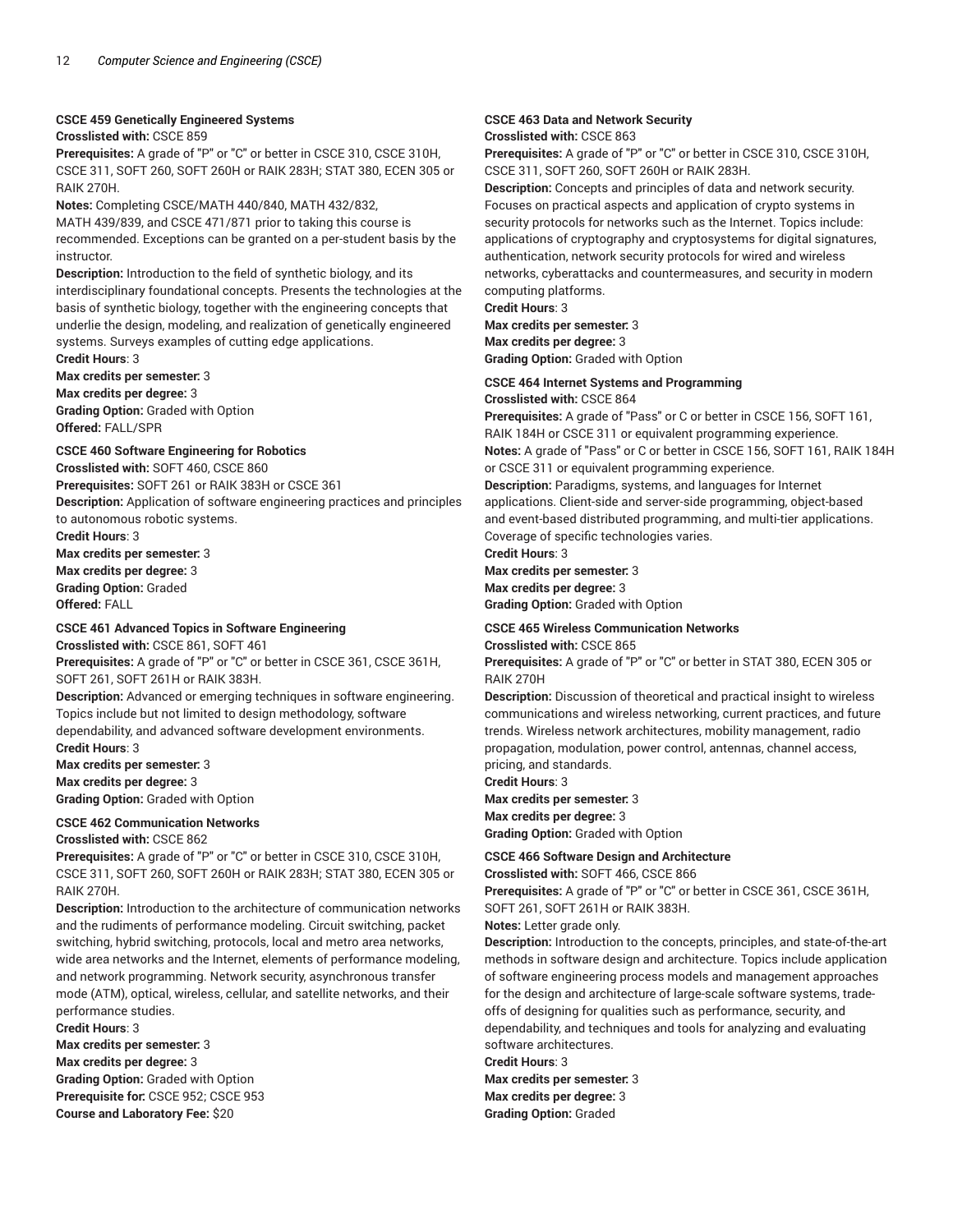#### **CSCE 467 Testing, Verification and Analysis**

**Crosslisted with:** SOFT 467, CSCE 867

**Prerequisites:** A grade of "P" or "C" or better in CSCE 361, CSCE 361H, SOFT 261, SOFT 261H or RAIK 383H.

**Notes:** Letter grade only.

**Description:** In-depth coverage of problems related to software quality, and approaches for addressing them. Topics include testing techniques, dynamic and static program analysis techniques, and other approaches for verifying software qualities. Tool support for performing testing, verification, and analysis will also be studied.

**Credit Hours**: 3 **Max credits per semester:** 3 **Max credits per degree:** 3 **Grading Option:** Graded **Course and Laboratory Fee:** \$20

#### **CSCE 468 Requirements Elicitation, Modeling and Analysis Crosslisted with:** SOFT 468, CSCE 868

**Prerequisites:** A grade of "P" or "C" or better in CSCE 361, CSCE 361H, SOFT 261, SOFT 261H or RAIK 383H.

**Notes:** Letter grade only.

**Description:** In-depth coverage of processes, methods and techniques for determining, or deciding, what a proposed software system should do. Topics include the requirements engineering process, identification of stakeholders, requirements elicitation techniques, methods for informal and formal requirements documentation, techniques for analyzing requirements models for consistency and completeness, and traceability of requirements across system development and evolution. Tool support for modeling functional and non-functional requirements to support elicitation and analysis will be studied.

**Credit Hours**: 3 **Max credits per semester:** 3 **Max credits per degree:** 3 **Grading Option:** Graded

#### **CSCE 470 Computer Graphics**

#### **Crosslisted with:** CSCE 870

**Prerequisites:** A grade of "P" or "C" or better in CSCE 310, CSCE 310H, CSCE 311, SOFT 260, SOFT 260H or RAIK 283H; MATH 314

**Description:** Display and recording devices; incremental plotters; point, vector, and character generation; grey scale displays, digitizers and scanners, digital image storage; interactive and passive graphics; pattern recognition; data structures and graphics software; the mathematics of three dimensions; homogeneous coordinates; projections and the hiddenline problem.

**Credit Hours**: 3

**Max credits per semester:** 3 **Max credits per degree:** 3 **Grading Option:** Graded with Option **Course and Laboratory Fee:** \$20

#### **CSCE 471 Computational Methods in Bioinformatics Crosslisted with:** CSCE 871

**Prerequisites:** A grade of "P" or "C" or better in CSCE 310, CSCE 310H, CSCE 311, SOFT 260, SOFT 260H or RAIK 283H.

**Description:** Introduction to computational methods for tackling challenges in biological data analysis and modeling and understanding complex systems at the molecular and cellular level. The main topics include bio-sequence analysis, motif finding, structure prediction, phylogenic inference, regulation network modeling, and high-throughput omics data analysis.

**Credit Hours**: 3

**Max credits per semester:** 3 **Max credits per degree:** 3 **Grading Option:** Graded with Option **Offered:** SPRING **Prerequisite for:** CSCE 971

### **CSCE 472 Digital Image Processing**

**Crosslisted with:** CSCE 872

**Prerequisites:** A grade of "Pass" or C or better in CSCE 156, SOFT 161, RAIK 184H or CSCE 311 or equivalent programming experience. **Notes:** A grade of "Pass" or C or better in CSCE 156, SOFT 161, RAIK 184H or CSCE 311 or equivalent programming experience.

**Description:** Digital imaging systems, digital image processing, and lowlevel computer vision. Data structures, algorithms, and system analysis and modeling. Digital image formation and presentation, image statistics and descriptions, operations and transforms, and system simulation. Applications include system design, restoration and enhancement, reconstruction and geometric manipulation, compression, and low-level analysis for computer vision. **Credit Hours**: 3

**Max credits per semester:** 3 **Max credits per degree:** 3 **Grading Option:** Graded with Option **Course and Laboratory Fee:** \$10

#### **CSCE 473 Computer Vision**

**Crosslisted with:** CSCE 873

**Prerequisites:** CSCE 156, SOFT 161, or CSCE 311 or equivalent programming experience.

**Notes:** A grade of "Pass" or C or better in CSCE 156, SOFT 161, RAIK 184H or CSCE 311 or equivalent programming experience.

**Description:** High-level processing for image understanding and highlevel vision. Data structures, algorithms, and modeling. Low-level representation, basic pattern-recognition and image-analysis techniques, segmentation, color, texture and motion analysis, and representation of 2-D and 3-D shape. Applications for content-based image retrieval, digital libraries, and interpretation of satellite imagery.

**Credit Hours**: 3

**Max credits per semester:** 3 **Max credits per degree:** 3 **Grading Option:** Graded with Option

**Course and Laboratory Fee:** \$40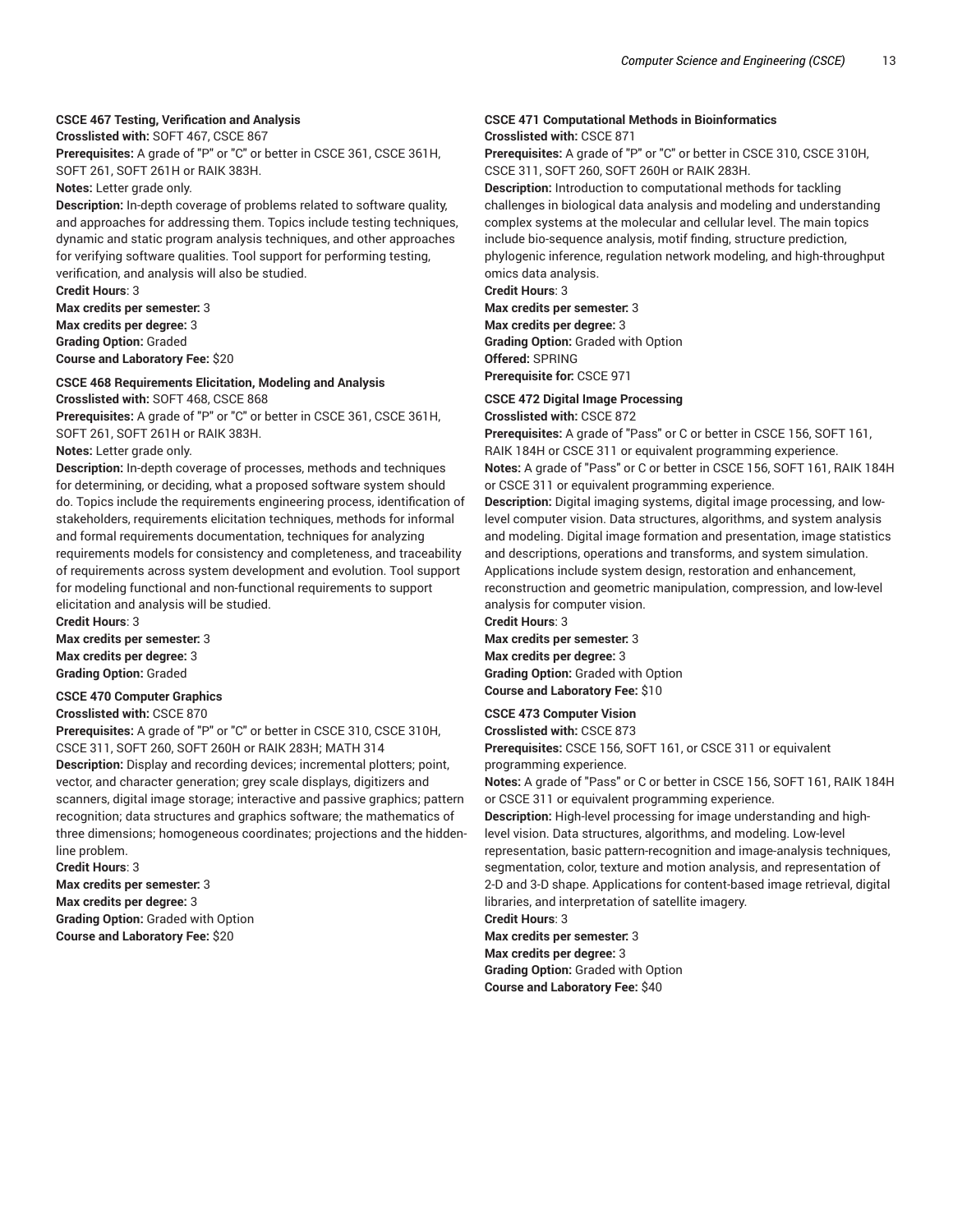#### **CSCE 474 Introduction to Data Mining**

#### **Crosslisted with:** CSCE 874

**Prerequisites:** A grade of "P" or "C" or better in CSCE 310, CSCE 310H, CSCE 311, SOFT 260, SOFT 260H or RAIK 283H; STAT 380, ECEN 305 or RAIK 270H.

**Notes:** Requires the completion of a project involving the application of data mining techniques to real-world problems.

**Description:** Data mining and knowledge discovery methods and their application to real-world problems. Algorithmic and systems issues. Statistical foundations, association discovery, classification, prediction, clustering, spatial data mining and advanced techniques.

**Credit Hours**: 3

**Max credits per semester:** 3

**Max credits per degree:** 3 **Grading Option:** Graded with Option

### **CSCE 475 Multiagent Systems**

**Crosslisted with:** CSCE 875

**Prerequisites:** A grade of "P" or "C" or better in CSCE 310, CSCE 310H, CSCE 311, SOFT 260, SOFT 260H or RAIK 283H.

**Description:** Distributed problem solving and planning, search algorithms for agents, distributed rational decision making, learning multiagent systems, computational organization theory, formal methods in Distributed Artificial Intelligence, multiagent negotiations, emergent behaviors (such as ants and swarms), and Robocup technologies and real-time coalition formation.

**Credit Hours**: 3 **Max credits per semester:** 3 **Max credits per degree:** 3 **Grading Option:** Graded with Option

#### **CSCE 476 Introduction to Artificial Intelligence**

**Crosslisted with:** CSCE 876

**Prerequisites:** A grade of "P" or "C" or better in CSCE 310, CSCE 310H, CSCE 311, SOFT 260, SOFT 260H or RAIK 283H.

**Description:** Introduction to basic principles, techniques, and tools now being used in the area of machine intelligence. Languages for AI programming introduced with emphasis on LISP. Lecture topics include problem solving, search, game playing, knowledge representation, expert systems, and applications.

**Credit Hours**: 3 **Max credits per semester:** 3 **Max credits per degree:** 3 **Grading Option:** Graded with Option **Prerequisite for:** CSCE 976

**Course and Laboratory Fee:** \$40

#### **CSCE 477 Cryptography and Computer Security**

**Crosslisted with:** CSCE 877

**Prerequisites:** A grade of "P" or "C" or better in CSCE 310, CSCE 310H, CSCE 311, SOFT 260, SOFT 260H or RAIK 283H; MATH 314. **Description:** Introductory course on cryptography and computer security. Topics: classical cryptography (substitution, Vigenere, Hill and permutation ciphers, and the one-time pad); Block ciphers and stream ciphers; The Data Encryption Standard; Public-key cryptography, including RSA and El-Gamal systems; Signature schemes, including the Digital Signature Standard; Key exchange, key management and identification protocols.

**Credit Hours**: 3

**Max credits per semester:** 3 **Max credits per degree:** 3 **Grading Option:** Graded with Option **Course and Laboratory Fee:** \$35

#### **CSCE 478 Introduction to Machine Learning Crosslisted with:** CSCE 878

**Prerequisites:** A grade of "P" or "C" or better in CSCE 310, CSCE 310H, CSCE 311, SOFT 260, SOFT 260H or RAIK 283H.

**Notes:** STAT 380, ECEN 305, or RAIK 270H recommended.

**Description:** Introduction to the fundamentals and current trends in machine learning. Possible applications for game playing, text categorization, speech recognition, automatic system control, date mining, computational biology, and robotics. Theoretical and empirical analyses of decision trees, artificial neural networks, Bayesian classifiers, genetic algorithms, instance-based classifiers and reinforcement learning.

**Credit Hours**: 3

**Max credits per semester:** 3 **Max credits per degree:** 3 **Grading Option:** Graded with Option **Course and Laboratory Fee:** \$50

### **CSCE 479 Introduction to Deep Learning**

**Crosslisted with:** CSCE 879

**Prerequisites:** A grade of "P" or "C" or better in CSCE 310, CSCE 310H, CSCE 311, SOFT 260, SOFT 260H or RAIK 283H.

**Notes:** Completing STAT 380, ECEN 305, or RAIK 270 prior to taking this course is recommended.

**Description:** Fundamentals and current trends in deep learning. Backpropagation, activation functions, loss functions, choosing an optimizer, and regularization. Common architectures such as convolutional, autoencoders, and recurrent. Applications such as image analysis, text analysis, sequence analysis, and reinforcement learning. **Credit Hours**: 3

**Max credits per semester:** 3 **Max credits per degree:** 3 **Grading Option:** Graded with Option **Offered:** SPRING **Course and Laboratory Fee:** \$50

#### **CSCE 486 Computer Science Professional Development**

**Prerequisites:** A grade of "Pass" or "C" or better in SOFT 261, SOFT 261H, CSCE 361, or CSCE 361H.

**Notes:** Must be taken exactly one semester before CSCE 487 or CSCE 487H.

**Description:** Preparation for the senior design project. Professional practice through familiarity with current tools, resources, and technologies. Professional standards, practices and ethics, and the oral and written report styles used specifically in the field of computer science.

**Credit Hours**: 3

**Max credits per semester:** 3

**Max credits per degree:** 3

**Grading Option:** Graded with Option **Prerequisite for:** CSCE 487; CSCE 487H **ACE:** ACE 8 Civic/Ethics/Stewardship **Course and Laboratory Fee:** \$10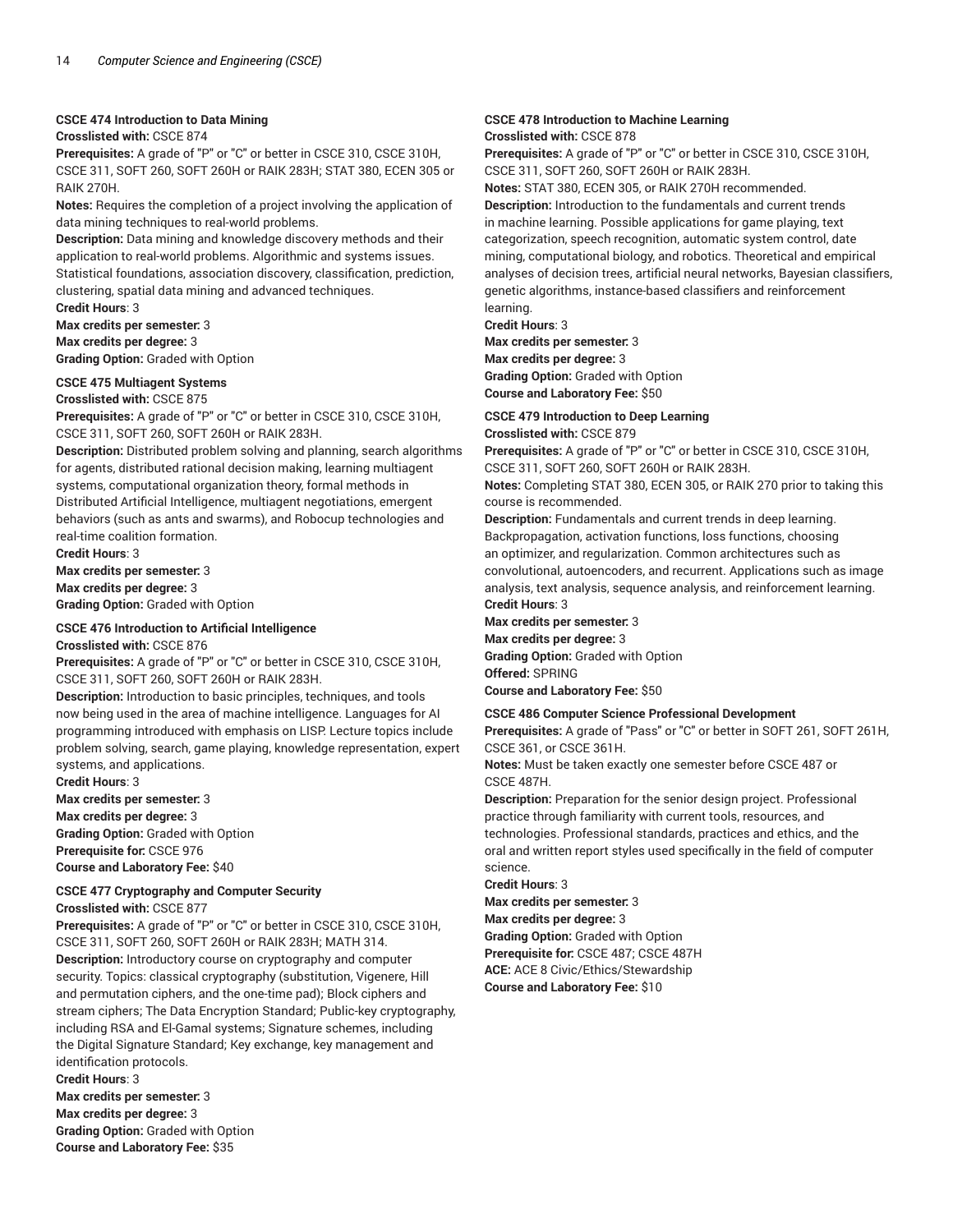#### **CSCE 486H Honors Computer Science Professional Development**

**Prerequisites:** A grade of "Pass" or "C" or better in SOFT 261, SOFT 261H, CSCE 361, or CSCE 361H.

**Notes:** Must be taken exactly one semester before CSCE 487 or CSCE 487H.

**Description:** Preparation for the senior design project. Professional practice through familiarity with current tools, resources, and technologies. Professional standards, practices and ethics, and the oral and written report styles used specifically in the field of computer science.

**Credit Hours**: 3

**Max credits per semester:** 3 **Max credits per degree:** 3 **Grading Option:** Graded with Option **Offered:** FALL **ACE:** ACE 8 Civic/Ethics/Stewardship

#### **CSCE 487 Computer Science Senior Design Project**

**Prerequisites:** CSCE 486

**Notes:** Should be taken in the immediate next term after CSCE 486. **Description:** A substantial computer science project requiring design, planning and scheduling, teamwork, written and oral communications, and the integration and application of technical and analytical aspects of computer science and software engineering.

**Credit Hours**: 3 **Max credits per semester:** 3

**Max credits per degree:** 3 **Grading Option:** Graded with Option **Prerequisite for:** SOFT 403; SOFT 403H **ACE:** ACE 10 Integrated Product **Course and Laboratory Fee:** \$40

#### **CSCE 487H Honors Computer Science Senior Design Project Prerequisites:** CSCE 486 or CSCE 486H.

**Notes:** Should be taken in the immediate next term after CSCE 486 or CSCE 486H.

**Description:** A substantial computer science project requiring design, planning and scheduling, teamwork, written and oral communications, and the integration and application of technical and analytical aspects of computer science and software engineering.

**Credit Hours**: 3 **Max credits per semester:** 3 **Max credits per degree:** 3 **Grading Option:** Graded with Option **Offered:** SPRING **Prerequisite for:** SOFT 403H **ACE:** ACE 10 Integrated Product

#### **CSCE 488 Computer Engineering Professional Development**

**Prerequisites:** CSCE 336; A grade of "Pass" or "C" or better in CSCE 361 or CSCE 361H; formal admission to the College of Engineering; prereq or coreq: JGEN 300.

**Notes:** Must be taken exactly one semester before CSCE 489 or CSCE 489H.

**Description:** Preparation for the senior design project. Professional practice through familiarity and practice with current tools, resources, and technologies; professional standards, practices, and ethics; and oral and written report styles used in the computer engineering field. **Credit Hours**: 3

**Max credits per semester:** 3 **Max credits per degree:** 3 **Grading Option:** Graded with Option **Prerequisite for:** CSCE 489; CSCE 489H **ACE:** ACE 8 Civic/Ethics/Stewardship **Course and Laboratory Fee:** \$10

#### **CSCE 488H Honors Computer Engineering Professional Development**

**Prerequisites:** CSCE 336; A grade of "Pass" or "C" or better in CSCE 361 or CSCE 361H; formal admission to the College of Engineering; prereq or coreq: JGEN 300.

**Notes:** Must be taken exactly one semester before CSCE 489 or CSCE 489H.

**Description:** Preparation for the senior design project. Professional practice through familiarity and practice with current tools, resources, and technologies; professional standards, practices, and ethics; and oral and written report styles used in the computer engineering field. **Credit Hours**: 3

**Max credits per semester:** 3 **Max credits per degree:** 3 **Grading Option:** Graded with Option **Offered:** FALL **ACE:** ACE 8 Civic/Ethics/Stewardship

#### **CSCE 489 Computer Engineering Senior Design Project**

**Prerequisites:** CSCE 488 (taken exactly one semester previous). **Description:** A substantial computer engineering project requiring hardware-software co-design, planning and scheduling, teamwork, written and oral communications, and the integration and application of technical and analytical aspects of computer science and computer engineering.

**Credit Hours**: 3 **Max credits per semester:** 3 **Max credits per degree:** 3 **Grading Option:** Graded with Option **ACE:** ACE 10 Integrated Product **Course and Laboratory Fee:** \$40

#### **CSCE 489H Honors Computer Engineering Senior Design Project Prerequisites:** CSCE 488 or CSCE 488H (taken exactly one semester previous).

**Description:** A substantial computer engineering project requiring hardware-software co-design, planning and scheduling, teamwork, written and oral communications, and the integration and application of technical and analytical aspects of computer science and computer engineering.

**Credit Hours**: 3 **Max credits per semester:** 3 **Max credits per degree:** 3 **Grading Option:** Graded with Option **Offered:** SPRING **ACE:** ACE 10 Integrated Product